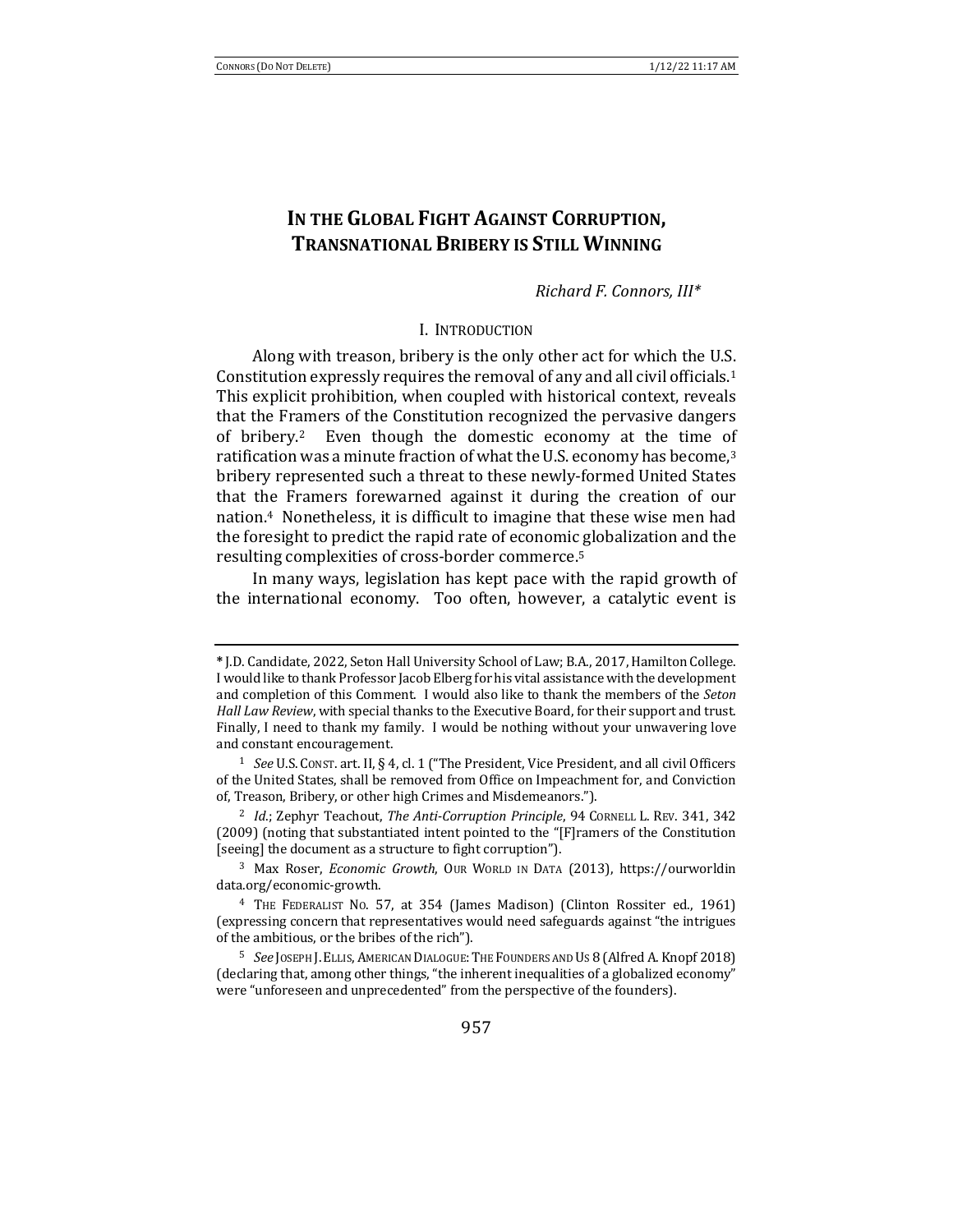needed to compel meaningful change. For example, in response to the Challenger catastrophe, the National Aeronautics and Space Administration (NASA) revamped its decision-making process regarding flight readiness.<sup>6</sup> The United States increased its annual counterterrorism spending sixteen times over in the years following the September 11th attacks.<sup>7</sup> In the wake of the Watergate scandal, the Securities and Exchange Commission (SEC) discovered that over "400 U.S. companies had paid hundreds of millions of dollars" to foreign public officials to obtain and maintain advantageous business relationships.<sup>8</sup> As a result, Congress enacted the Foreign Corrupt Practices Act (FCPA), which broadly prohibited U.S. companies and individuals from offering or paying bribes to foreign officials in an attempt to influence political acts or business decisions.<sup>9</sup>

According to Stanley Sporkin, then-Director of the SEC's Division of Enforcement during the Watergate hearings, the creation and subsequent adoption of the FCPA was somewhat of a happy accident.<sup>10</sup> An informal investigation yielded "secret funds" that were used, among other uses, to pay "bribes to high officials of foreign governments." $11$ Shockingly, 117 of the United States' Fortune 500 corporations engaged in these transactions and disguised them within various "mislabeled" accounts.<sup>12</sup> Given what ultimately amounted to overwhelming proof of corrupt cross-border activity, "[a] creative solution became absolutely necessary."13 

<sup>&</sup>lt;sup>6</sup> Larry Prusak, 25 Years After Challenger, Has NASA's Judgment Improved?, HARV. Bus. Rev. (Jan. 28, 2011), https://hbr.org/2011/01/25-years-after-challenger-has.

<sup>&</sup>lt;sup>7</sup> The Stimson Study Grp. on Counterterrorism Spending, Counterterrorism Spending: PROTECTING AMERICA WHILE PROMOTING EFFICIENCIES AND ACCOUNTABILITY 5 (May 2018), https://www.stimson.org/wp-content/files/file-attachments/CT\_Spending\_Report\_ 0.pdf. 

<sup>&</sup>lt;sup>8</sup> CRIMINAL DIV. OF THE U.S. DEP'T OF JUST. & ENFORCEMENT DIV. OF THE U.S. SEC. EXCH. COMM'N, FCPA: A RESOURCE GUIDE TO THE U.S. FOREIGN CORRUPT PRACTICES ACT 2 (July 2020), https://www.justice.gov/criminal-fraud/file/1292051/download [hereinafter RESOURCE GUIDE].

<sup>&</sup>lt;sup>9</sup> Foreign Corrupt Practices Act of 1977, Pub. L. No. 95–213, 91 Stat. 1494 (1977) (codified as amended at  $15$  U.S.C. § 78dd).

<sup>&</sup>lt;sup>10</sup> See Stanley Sporkin, *The Worldwide Banning of Schmiergeld: A Look at the Foreign Corrupt Practices Act on its Twentieth Birthday*, 18 NW. J. INT'L L. & Bus. 269, 271-72 (1998) ("The FCPA was not the creation of some bureaucrat who, without provocation, thought that this was a law that should be on the books. Instead, it came about as a reaction to certain highly questionable activities  $\dots$  that became public as a result of investigations . . . .").

<sup>11</sup> *Id.* at 272.

<sup>12</sup> *See id.*; *see also* H.R. REP. No. 95-640, at 4 (1977).

<sup>13</sup> Sporkin, *supra* note 10, at 272.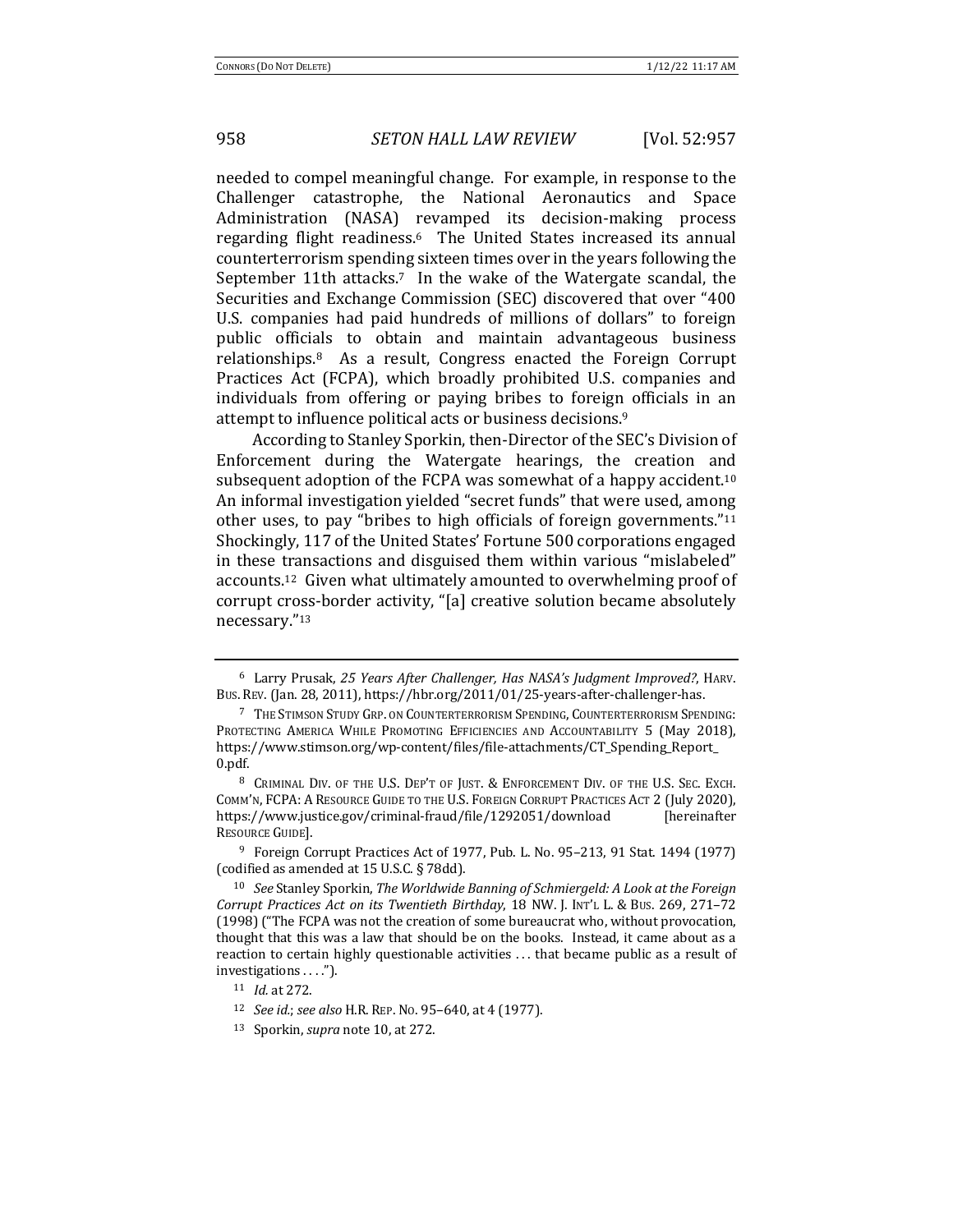The troubling revelation that U.S. companies were bribing foreign officials to secure business and influence was the catalytic event needed to prompt change to the country's anti-corruption enforcement efforts. Arguably, though, the United States is currently experiencing a second catalytic event within this cross-border corruption context: the rapid increase of enforcement actions and the consequential apportionment of financial sanctions has revealed the fundamental weaknesses of the United States' anti-corruption efforts. By almost all measures, 2020 was an especially noteworthy year of application, enforcement, and imposition of sanctions for FCPA actions.<sup>14</sup> The FCPA Units of the U.S. Department of Justice (DOJ) and the SEC "set a record in terms of corporate penalties collected in the U.S. [in 2020]... [with a] previous high-water mark occurr[ing] in 2019."<sup>15</sup> The total value of calculable settlement resolutions is estimated to be between \$5 billion and \$6.4 billion, but the methodologies underlying these calculations vary.<sup>16</sup> Notably, these criminal penalties appear to be largely a product of record-high sanctions and not a product of increased enforcement.<sup>17</sup> By reading between the lines, one can see that the purposes of the FCPA-

<sup>14</sup> *See* Dylan Tokar, *Foreign Bribery Enforcement on Track for Record-Breaking Year*, WALL ST. J. (Dec. 4, 2020, 3:40 PM), https://www.wsj.com/articles/foreign-briberyenforcement-on-track-for-record-breaking-year-11607114397; Cuneyt A. Akay, *FCPA Year in Review 2020*, NAT'L L. REV. (Mar. 15, 2021), https://www.natlawreview.com/ article/fcpa-year-review-2020. 

<sup>15</sup> *See* Tokar, *supra* note 14.

<sup>&</sup>lt;sup>16</sup> *Compare* 2020 FCPA Enforcement Digest, LEXISNEXIS (Nov. 10, 2020), https:// internationalsales.lexisnexis.com/news-and-events/2020-fcpa-enforcement-digest, *with* Harry Cassin, *Getting to* \$6.4 *Billion: 2020's Corporate FCPA Enforcement Actions Ranked by Size,* FCPA BLOG (Dec. 15, 2020), https://fcpablog.com/2020/12/15/gettingto-6-4-billion-2020s-corporate-fcpa-enforcement-actions-ranked-by-size/. 

 $17$  In fact, enforcement actions appeared to decrease from 2019 to 2020, while fines and penalties increased during this same period. *Compare* U.S. DEP'T OF JUST., *Foreign Corrupt Practices Act and Related Enforcement Actions: Chronological List, 2019*, https://www.justice.gov/criminal-fraud/case/related-enforcement-actions/2019 (last updated Sept. 8, 2021) (listing 65 enforcement actions), and U.S. SEC. ExcH. COMM'N, *FCPA Cases: 2019, https://www.sec.gov/enforce/sec-enforcement-actions-fcpa-cases* (last updated Sept. 29, 2021) (listing 17 enforcement actions), with U.S. DEP'T OF JUST., *Foreign Corrupt Practices Act and Related Enforcement Actions: Chronological List, 2020*, https://www.justice.gov/criminal-fraud/case/related-enforcement-actions/2020 (last updated Dec. 22, 2021) (listing 37 enforcement actions), and U.S. SEC. ExcH. COMM'N, *FCPA Cases: 2020*, https://www.sec.gov/enforce/sec-enforcement-actions-fcpa-cases (last updated Sept. 29, 2021) (listing 8 enforcement actions); see also *Foreign Corrupt Practices Act Clearinghouse*, STAN. L. SCH., https://fcpa.stanford.edu/statistics-analytics. html?tab=1 (last visited Dec. 29, 2021) (showing an upward trend of sanctions and a downward trend of enforcement actions by DOJ and SEC from 2019 to 2020).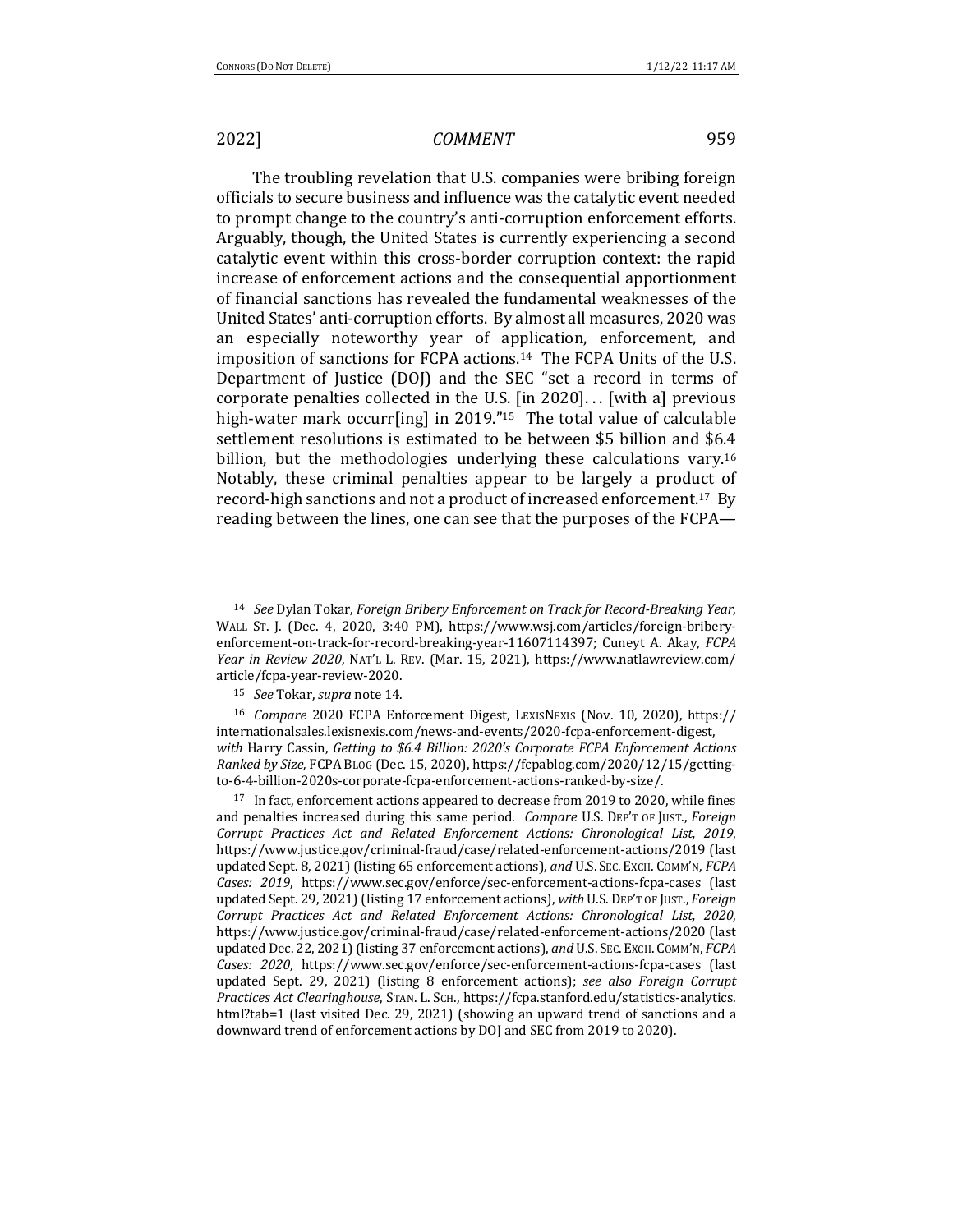namely, prevention and deterrence<sup>18</sup>—are not being fulfilled. The increased application of the FCPA has publicly revealed the shortcomings of the United States' broader battle against international corruption and transnational bribery.

At its simplest, the cost of bribery reveals itself at the intersection of economics and deterrence. The FCPA crucially fails to account for the need to deter both sides of a corrupt transaction. Currently, no legal mechanism prevents or deters foreign officials from soliciting, demanding, or extorting illicit payments from U.S. companies or individuals.<sup>19</sup> Only the bribe-payor, not the bribe recipient, is generally at risk of prosecution under the FCPA.<sup>20</sup> In practice, foreign public officials can act with near impunity, save only superficial threats from their governments.<sup>21</sup> In response to this, scholars and legal professionals have pushed for the expansion of the FCPA's scope to allow for the prosecution of both sides of a corrupt transaction instead of solely targeting the payor of a bribe.<sup>22</sup>

While commentators once posited that the Biden administration would not push for this change, $23$  the White House released a memorandum that publicly pushes anti-corruption efforts to the forefront of the United States' national security strategy.<sup>24</sup> Among the myriad listed strategies sought, Section 2(d) of the memorandum specifically contemplated addressing "the demand side of bribery."25

<sup>&</sup>lt;sup>18</sup> The DOJ states that the FCPA "was enacted for the purpose of making it unlawful for certain classes of persons and entities to make payments to foreign government officials to assist in obtaining or retaining business." See Foreign Corrupt Practices Act, U.S. DEP'T OF JUST., https://www.justice.gov/criminal-fraud/foreign-corrupt-practicesact (last visited Dec. 29, 2021). The FCPA was not enacted for the purpose of fundraising for the government.

<sup>&</sup>lt;sup>19</sup> *See* discussion *infra* Part II and accompanying text regarding enforcement limitations of the FCPA.

<sup>20</sup> *See id.* 

<sup>&</sup>lt;sup>21</sup> *See* discussion *infra* Section III.B and accompanying text regarding the tendency for foreign governments to prosecute their own foreign officials.

<sup>&</sup>lt;sup>22</sup> *See generally* Lucinda A. Low, Sarah R. Lamoree, & John London, *The Demand Side* of Transnational Bribery: Why Leveling the Playing Field on the Supply Side Isn't Enough, 84 FORDHAM L. REV. 563 (2015).

<sup>&</sup>lt;sup>23</sup> Steve Spiegelhalter & Paul Fitzsimmons, *Looking Forward: Corporate Enforcement in a Biden Administration*, CORP. COMPLIANCE INSIGHTS (Jan. 6, 2021), https://www. corporatecomplianceinsights.com/corporate-enforcement-biden-administration/ ("Much of how the DOJ and SEC will enforce the FCPA is already baked in ....").

 $24$  Administration of Joseph R. Biden, Jr., 2021 Memorandum on Establishing the Fight Against Corruption as a Core United States National Security Interest, DAILY COMP. PRES. Docs. 1 (June 3, 2021).

<sup>25</sup> *Id.*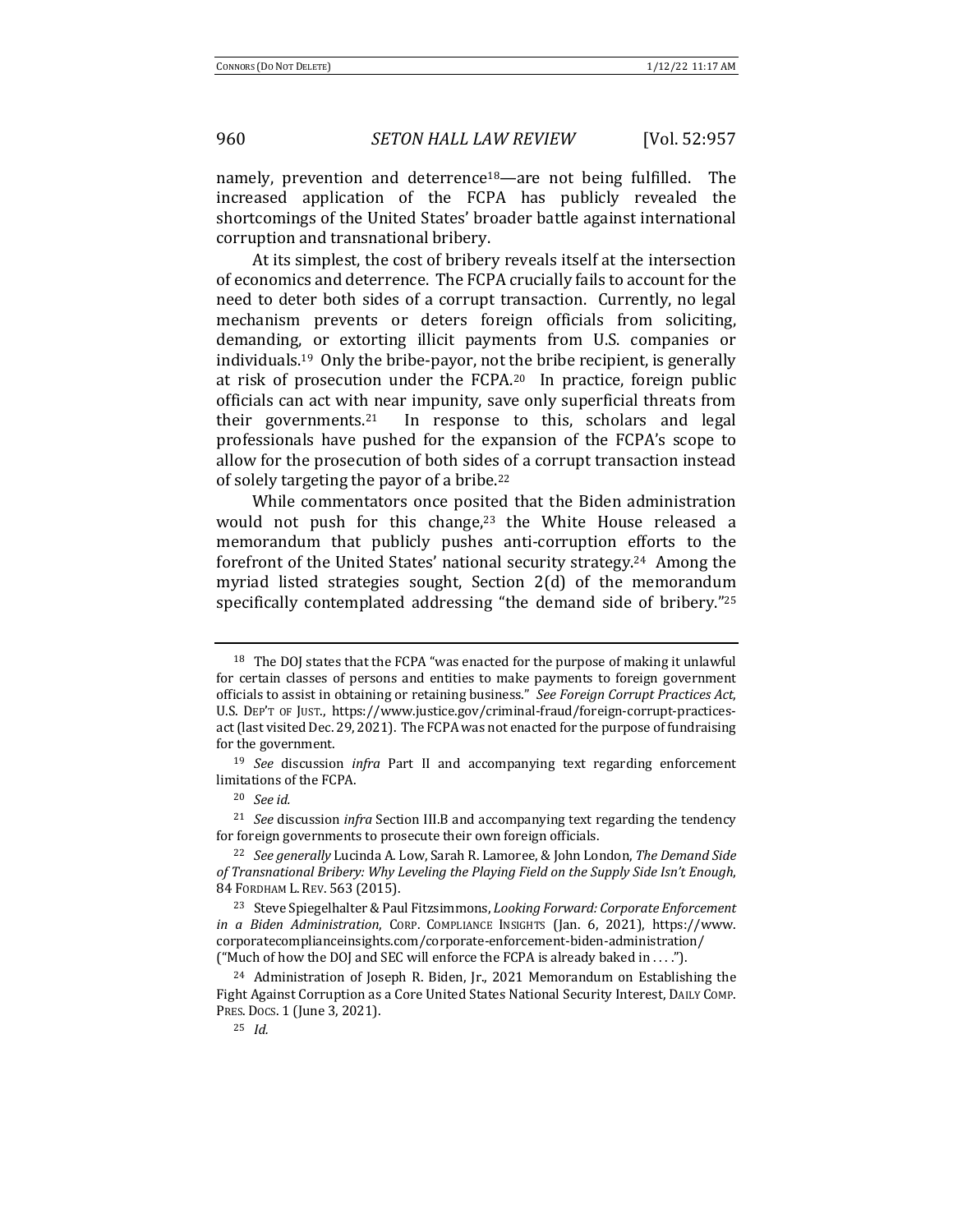Through this memorandum, President Biden also ordered a multifarious interagency review of anti-corruption processes spanning enforcement and intelligence agencies alike.<sup>26</sup>

Pursuant to the memorandum, federal departments and agencies conducted the requested review, and the White House released the "first United States Strategy on Countering Corruption" in December of  $2021.^{27}$  This renewed approach to combatting corruption reveals "five mutually reinforcing pillars of work," each of which include narrowed "strategic objectives."<sup>28</sup> Notably, Strategic Objective  $3.2$  calls for "updat[ing] tools available to hold corrupt actors accountable at home and abroad" by "working with allies and partners on *enacting legislation criminalizing the demand side of bribery, and enforcing new and existing laws*, including in the countries where the bribery occurs."<sup>29</sup> With the announcement of the Biden administration's clear stance, this Comment is well-positioned to offer suggestions as to exactly how the United States can achieve the objectives of this strategy. This Comment will also preemptively confront those who oppose expanding the United States' general anti-corruption efforts.

While all instances of accepting a bribe should eventually be made illegal, this Comment argues that extorting a U.S. individual or entity should be immediately criminalized under the FCPA. The overall purpose of the FCPA cannot be wholly satisfied if foreign public officials continually victimize U.S. individuals and entities. From a deterrence, moralist, and protectionist perspective, the FCPA's anti-bribery provision has fallen behind international best practices. As a result of such inadequacy, the United States is further aggravating the global fight against international corruption and transnational bribery.

This Comment will provide a detailed evaluation of the FCPA's enforcement mechanisms to ultimately propose amendable measures that would expand the FCPA's reach to foreign public officials. Part II will discuss the origin, evolution, and current framework of the FCPA. This discussion will highlight both the tireless cost of international corruption and the statutory gaps present within an ever-growing international economy. Part III will address the often-cited criticisms of expanding the reach of the FCPA. Section III.A provides an overview of the United States' current statutory framework to combat corruption

<sup>26</sup> *Id.*

<sup>&</sup>lt;sup>27</sup> THE WHITE HOUSE, UNITED STATES STRATEGY ON COUNTERING CORRUPTION 4 (2021), https://www.whitehouse.gov/wp-content/uploads/2021/12/United-States-Strategyon-Countering-Corruption.pdf. 

<sup>28</sup> *Id.* at 5. 

<sup>&</sup>lt;sup>29</sup> *Id.* at 26 (emphasis added).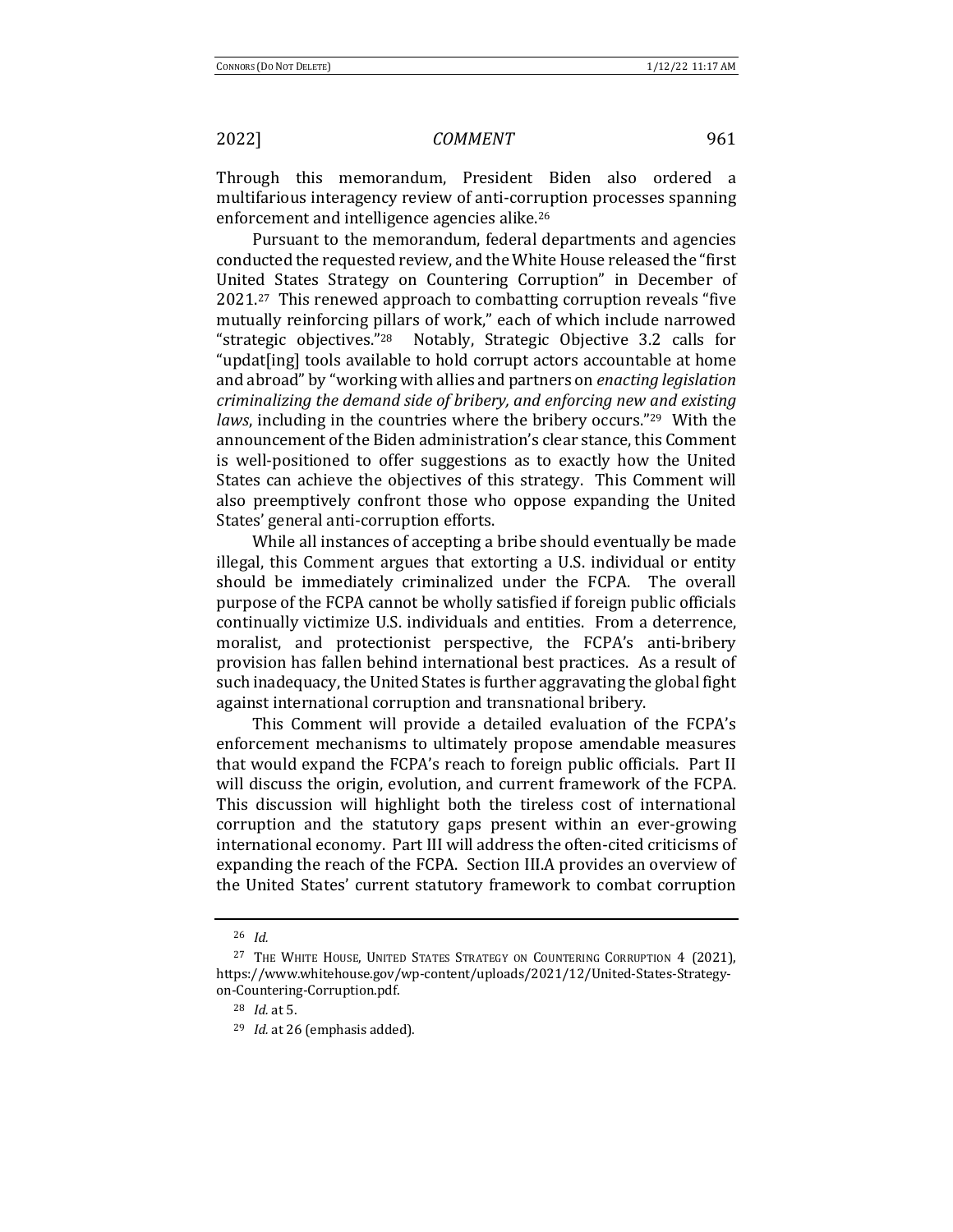and bribery. This overview will further emphasize the existing prosecutorial gaps and show that the United States already recognizes the culpability of the solicitation and extortion of illicit funds. Sections III.B–C refute remaining criticisms. Lastly, Part IV offers recommendations to the United States' general international anticorruption strategies—most of which rely on FCPA expansion.

The increased globalization of the international economy has led to stronger coordination efforts between countries and the enforcement of their respective anti-bribery laws.<sup>30</sup> The FCPA, however, has not kept pace with this rate of globalization. Arguably, more exacting legislation, like the United Kingdom Bribery Act of 2010, has surpassed the FCPA in scope.<sup>31</sup> In light of rapid globalization and of the increased awareness of damaging international corruption, the overt demand of illicit payments is a largely undisturbed side of illegal transactions that should be prosecuted when viewed in the context of the United States' perceived role as a global deterrent and moral guide.

#### II. THE PERSISTENT PROBLEM OF CORRUPTION: AN OVERVIEW OF THE **ANTIQUATED FOREIGN CORRUPT PRACTICES ACT**

The vast majority of modern-day corruption scholarship unambiguously agrees that corruption damages the function and integrity of the international economy. But this same scholarship continues to implore for an investigation into the underlying causes of corruption so society can more effectively fight against it.<sup>32</sup> Professor Zephyr Teachout has analyzed and synthesized five broad definitions of corruption used throughout Supreme Court case law, which include "criminal bribery, inequality, drowned voices, a dispirited public, and a lack of integrity."<sup>33</sup> Ben W. Heineman, Jr. and Fritz Heimann describe the tendency of corruption to "distort[] markets and competition,

<sup>&</sup>lt;sup>30</sup> Andrea D. Bontrager Unzicker, *From Corruption to Cooperation: Globalization Brings a Multilateral Agreement Against Foreign Bribery*, 7 IND. J. GLOBAL LEGAL STUD. 655, 659-61 (2000) (arguing that "the process of globalization" is "the reason that a multilateral agreement against international corruption now exists").

<sup>&</sup>lt;sup>31</sup> Brigid Breslin, Doron F. Ezickson, & John C. Kocoras, *The Bribery Act 2010: Raising the Bar Above the U.S. Foreign Corrupt Practices Act* 362, 362–63 (2010), Thomson Reuters (Legal) Limited.

<sup>&</sup>lt;sup>32</sup> 15:2 ERIC BREIT ET AL., Critiquing Corruption: A Turn to Theory, EPHEMERA: THEORY & POL. IN ORG. 319, 320 (2015) ("The corruption literature has broken important ground for not only theoretical understandings of why corruption occurs and who it involves, but also for the development of anti-corruption policies and efforts across the globe .... [W]e argue that what tends to be neglected is an investigation into, and this understanding of, the underlying causes and mechanisms of the phenomenon.").

<sup>&</sup>lt;sup>33</sup> Teachout, *supra* note 2, at 387.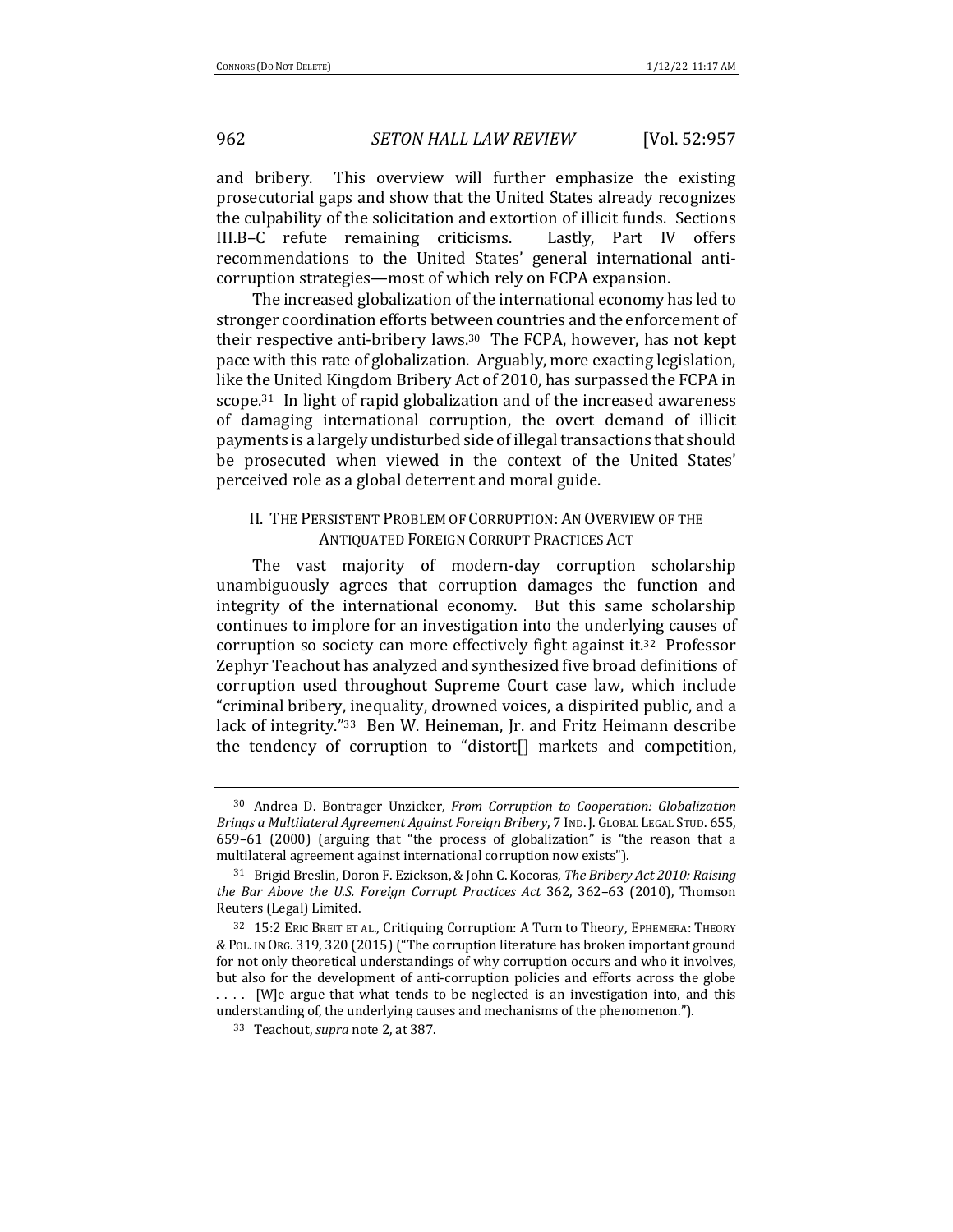breed[] cynicism among citizens, undermine[] the rule of law, damage[] government legitimacy, and corrode<sup>[]</sup> the integrity of the private sector."<sup>34</sup> Scholars and economists agree that corruption reduces economic growth by diverting public resources from societal necessities like education, healthcare, and infrastructure.<sup>35</sup> Corruption threatens government security and economic stability by directly and indirectly encouraging criminal activity such as smuggling, drug trafficking, and other seemingly permissible misconduct.<sup>36</sup> Corruption is unfair and anti-competitive because it severely disadvantages businesses that do not, or cannot, succumb to extortion or afford to pay bribes.<sup>37</sup> Corruption also undermines legal certainty in various business transactions because many contracts formed based on corruption are legally unenforceable.<sup>38</sup>

In the inaugural meeting on corruption, Secretary-General António Guterres presented to the United Nations Security Council members that, per estimates by the World Economic Forum, the "global cost of corruption is at least \$2.6 trillion, or 5 percent of the global gross domestic product."<sup>39</sup> The White House approximates that number as "between 2 and 5 percent  $\lceil$  of  $\rceil$  global gross domestic product."<sup>40</sup> In addition, the World Bank has estimated that "businesses and individuals pay more than \$1 trillion in bribes every year." $41$  As mentioned, this

36 U.S. AGENCY FOR INT'L DEV., FOREIGN AID IN THE NAT'L INT., PROMOTING FREEDOM, SECURITY, AND OPPORTUNITY 40 (2002), https://rmportal.net/library/content/higherlevel\_fani/ at\_download/file; see also United States v. Ahsani, No. 4:19-cr-00147 (S.D. Tex. Mar. 4, 2019), ECF No. 16 (noting that the executives who were involved in the bribery scheme were also paid "kickback" payments).

<sup>37</sup> *See* Gray & Kaufmann, *supra* note 35, at 8 (noting that bribery especially hurts "small enterprises").

<sup>38</sup> *See generally* Kevin E. Davis, *Contracts Procured Through Bribery of Public* Officials: Zero Tolerance Versus Proportional Liability, 50 N.Y.U. J. INT'L L. & PoL. 1261, 1265 (2018). 

<sup>&</sup>lt;sup>34</sup> Ben W. Heineman, Jr. & Fritz Heimann, *The Long War Against Corruption*, 85 FOREIGN AFFS. 75, 76 (2006).

<sup>35</sup> *See* Cheryl W. Gray & Daniel Kaufmann, *Corruption and Development*, FIN.&DEV. 8 (Mar. 1998), https://www.imf.org/external/pubs/ft/fandd/1998/03/pdf/gray.pdf (noting that bribery usually "reduces the state's ability to provide essential public goods").

<sup>39</sup> Press Release, U.N. Security Council, Global Cost of Corruption at Least 5 Per Cent of World Gross Domestic Product, Secretary-General Tells Security Council, Citing World Economic Forum Data (Sept. 10, 2018), https://www.un.org/press/en/2018/ sc13493.doc.htm. 

 $40\quad2021$  Memorandum on Establishing the Fight Against Corruption as a Core United States National Security Interest, *supra* note 24.

<sup>&</sup>lt;sup>41</sup> Press Release, U.N. Security Council, *supra* note 39.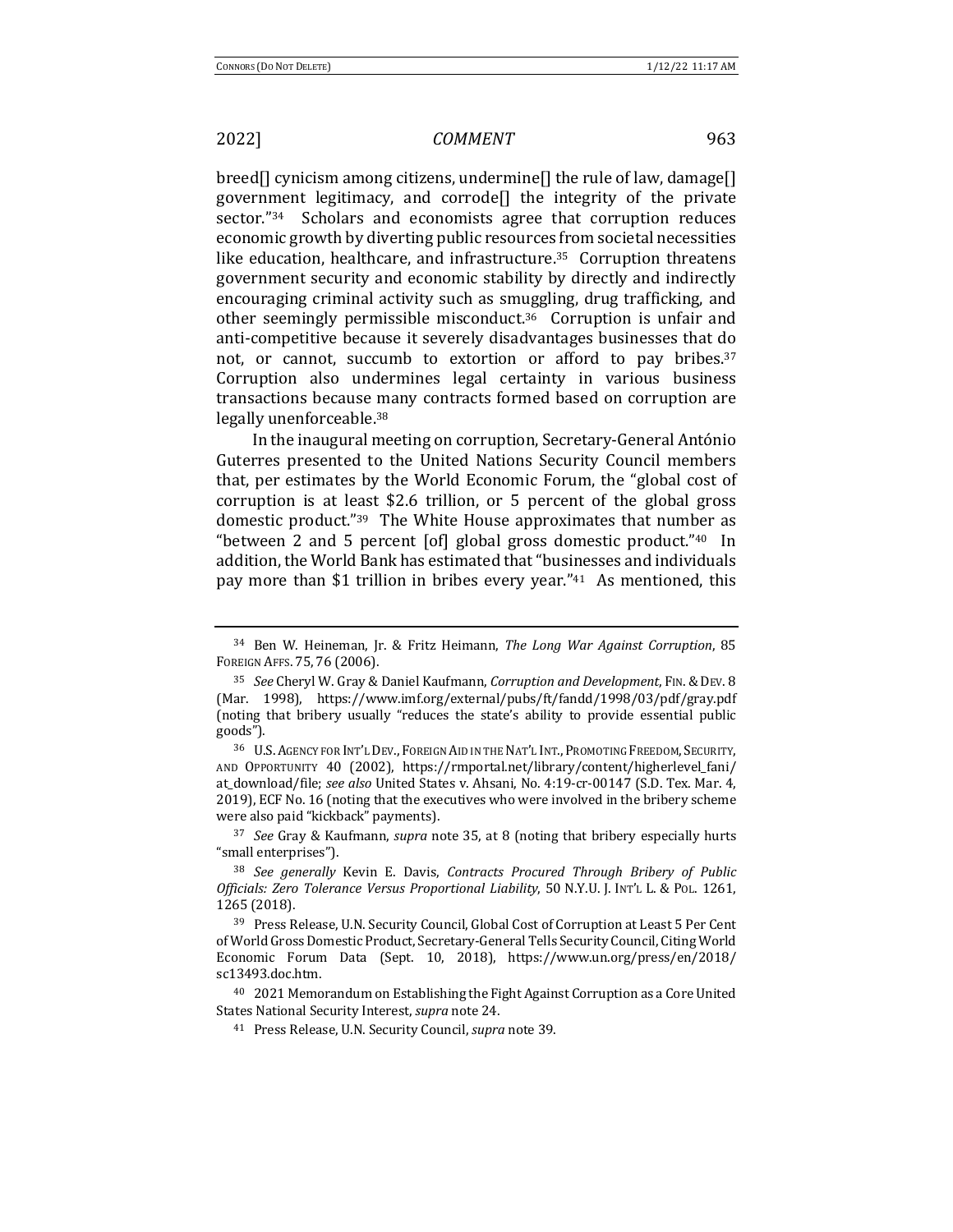money represents financial potential, which should, in theory, be taxed capital and directed towards societal necessities.<sup>42</sup> Corruption increases the cost and exacerbates the challenges of individuals and entities doing business globally, which, in turn, deters foreign investment—especially in developing countries.<sup>43</sup> Simply put, corruption plagues the very structure of the world's international political economy.

In 1977, the United States enacted the FCPA and subsequently "became the first country in the world to prohibit the payment of bribes to foreign public officials."<sup>44</sup> Facing increasing pressure from corporations,<sup>45</sup> Congress amended the FCPA in 1988 to add, among other things, two affirmative defenses: the "local law" defense and the "reasonable and bona fide business expenditure" defense.<sup>46</sup> The "local law" defense excuses otherwise questionable contributions when "the payment was lawful under the foreign country's written laws and regulations at the time of the offense."<sup>47</sup> The "reasonable and bona fide business expenditure" defense allows U.S. corporate entities to provide "travel and lodging expenses to a foreign official" when the expenses "are directly related to the promotion, demonstration, or explanation of a company's products or services, or are related to a company's execution or performance of a contract with a foreign government or agency."48

Alongside these amendments, Congress also requested that President Ronald Reagan negotiate an international treaty with members of the Organisation for Economic Co-operation and Development ("OECD") to prohibit bribery in international business

<sup>47</sup> RESOURCE GUIDE, *supra* note 8, at 24.

<sup>48</sup> *Id.*; see also Section  $30A(c)(2)(A)$ –(B) of the Exchange Act, 15 U.S.C. §§ 78dd- $1(c)(2)$ , 78dd-2(c)(2), 78dd-3(c)(2).

<sup>42</sup> *See* Gray & Kaufmann, *supra* note 35, at 8. 

<sup>&</sup>lt;sup>43</sup> Brad Graham & Caleb Stroup, *Does Anti-Bribery Enforcement Deter Foreign Investment?*, APPLIED ECON. LETTERS (May 11, 2015), https://ssrn.com/abstract= 2447910. 

<sup>&</sup>lt;sup>44</sup> *Keeping Foreign Corruption Out of the United States: Four Case Histories: Hearing* Before the Permanent Subcomm. on Investigations of the Comm. on Homeland Sec. & *Gov'tal Affs.*, 111th Cong. 8 (2010). 

<sup>&</sup>lt;sup>45</sup> Sporkin, *supra* note 10, at 276 ("A good many of our corporations whined that they were losing business to foreign corporations that not only were not precluded from paying bribes to foreign officials but were encouraged to do so.").

<sup>&</sup>lt;sup>46</sup> Omnibus Trade and Competitiveness Act of 1988, Pub. L. No. 100-418, § 5003, 102 Stat. 1107, 1415-25 (1988) [hereinafter Omnibus Trade and Competitiveness Act of 1988]. For more information on the 1988 amendments to the FCPA, see Adam Fremantle & Sherman Katz, *The Foreign Corrupt Practices Act Amendments of 1988*, 23 INT'L L. 755 (1989).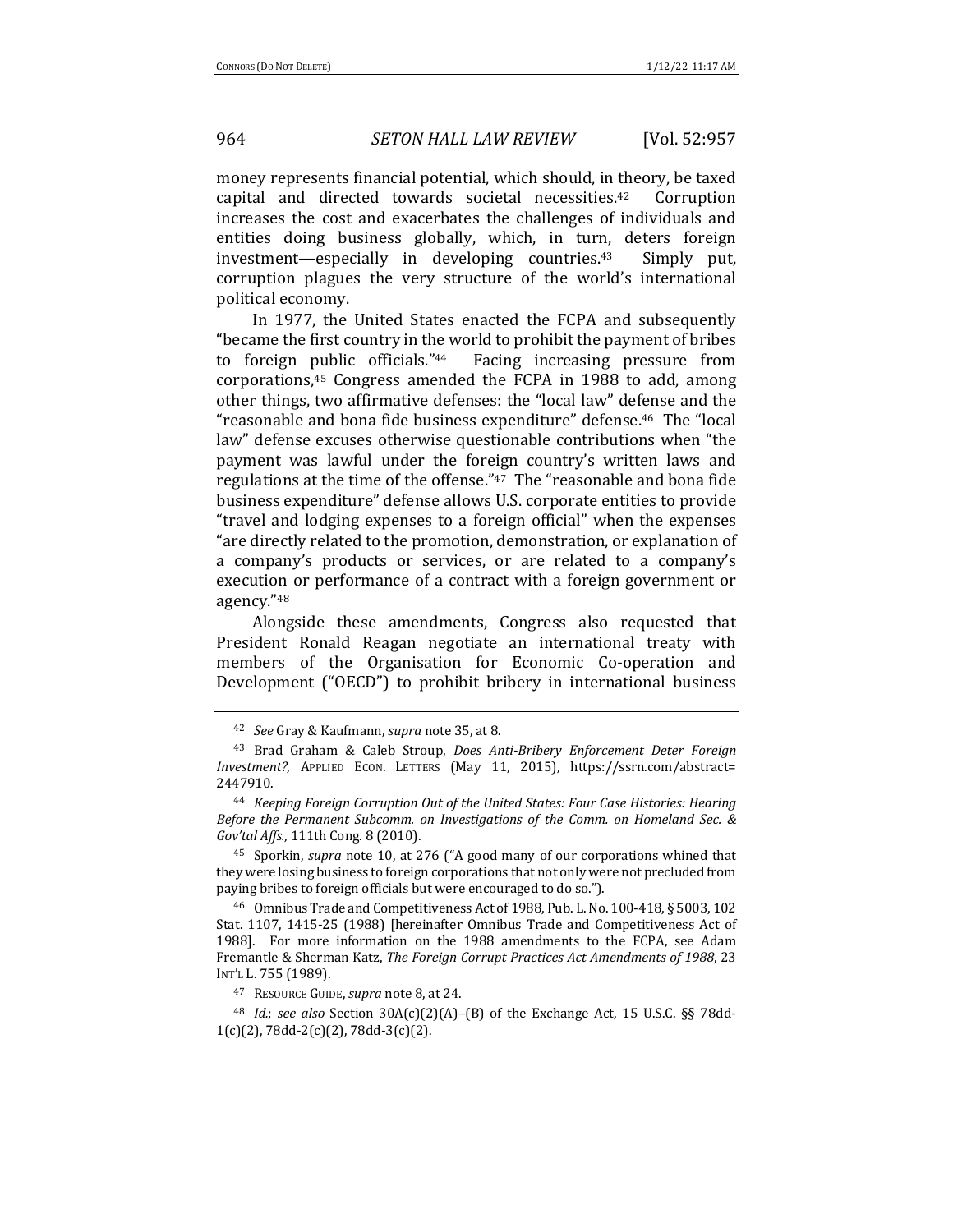transactions among economic allies.<sup>49</sup> Negotiations at the OECD culminated in the creation of the Convention on Combatting Bribery of Foreign Officials in International Business Transactions ("Anti-Bribery Convention"), which required participating parties to make it a crime to bribe foreign officials.<sup>50</sup> In 1998, Congress amended the FCPA for a second and final time to conform to the requirements of the Anti-Bribery Convention.<sup>51</sup> This final round of amendments expanded the scope of the FCPA to: criminalize "payments made to secure 'any improper advantage;' reach certain foreign persons who commit an act in furtherance of a foreign bribe while in the United States;" include public international organizations as within the definition of "foreign official;" add an alternative jurisdictional nexus based on nationality; and "apply criminal penalties to foreign nationals employed by or acting as agents of U.S. companies." $52$  Forty-four countries have ratified or acceded to the Anti-Bribery Convention, with the United States maintaining its status as a founding party.<sup>53</sup> The 1998 amendments to the FCPA represent the latest revision of the FCPA. To put this extensive timeline into perspective, the first handheld MP3 player was introduced to America in only 1998.<sup>54</sup> Clearly, much has changed since then.

Generally, the current structure of the FCPA relies on two separate but related enforcement mechanisms: the anti-bribery provision and the accounting and internal controls provision.<sup>55</sup> The FCPA's antibribery provision prohibits U.S. persons—including natural persons

<sup>&</sup>lt;sup>49</sup> Omnibus Trade and Competitiveness Act of 1988, at § 5003(d) ("It is the sense of the Congress that the President should pursue the negotiation of an international agreement, among the members of the Organization of Economic Cooperation and Development, to govern persons from those countries concerning acts prohibited with respect to issuers and domestic concerns by the amendments made by this section.").

<sup>&</sup>lt;sup>50</sup> *See generally* Convention on Combatting Bribery of Foreign Public Officials in International Business Transactions, Dec. 18, 1997, 37 I.L.M. 1.

<sup>51</sup> International Anti-Bribery and Fair Competition Act of 1988, Pub. L. 105-366, 112 Stat. 3302 (1998).

<sup>52</sup> RESOURCE GUIDE, *supra* note 8, at 3; *see also* S. Rep. No. 105-227, at 2-3 (1998).

<sup>53</sup> OECD, CONVENTION ON COMBATTING BRIBERY OF FOREIGN PUB. OFF. IN INT'L BUS. TRANSACTIONS, RATIFICATION STATUS AS OF MAY 2018 (2018), http://www.oecd.org/daf/ anti-bribery/WGBRatificationStatus.pdf. 

<sup>54</sup> Ron Adner, *From Walkman to iPod: What Music Tech Teaches Us About Innovation*, ATLANTIC (Mar. 5, 2012), https://www.theatlantic.com/business/archive/2012/03/ from-walkman-to-ipod-what-music-tech-teaches-us-about-innovation/253158/. 

<sup>&</sup>lt;sup>55</sup> *See* 15 U.S.C. §§ 78dd-1(a), 78ff(a), 78m. The criminal enforcement following a violation of the FCPA's accounting and internal controls provision warrants a separate analysis outside of the purpose of this Comment.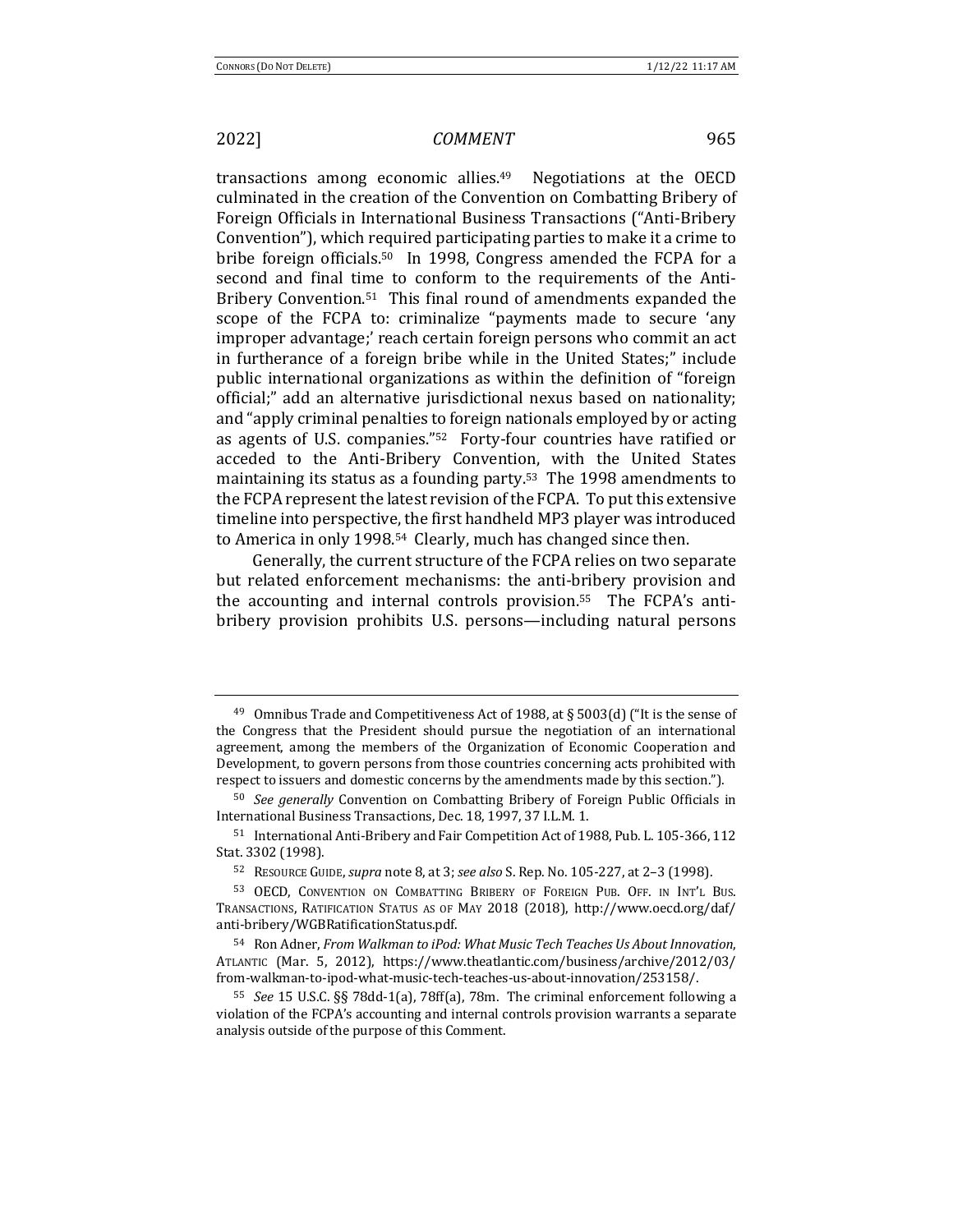within the United States,<sup>56</sup> domestic concerns,<sup>57</sup> and issuers<sup>58</sup>—from making corrupt payments to foreign officials, foreign political parties or candidates, or third-parties who will knowingly forward such corrupt payment to aforementioned foreign official or entity to obtain or retain business.59 

The FCPA also applies to non-U.S. persons and foreign non-issuer entities who have a specified jurisdictional connection.<sup>60</sup> Specifically, the 1998 amendments to the FCPA expanded its jurisdictional reach in two important ways.<sup>61</sup> First, a jurisdictional nexus can be established through any direct or indirect act or engagement in the furtherance of a corrupt payment while, or taking place, in the United States.<sup>62</sup> This nexus often targets those utilizing instrumentalities of interstate commerce or the U.S. mail system to further a corrupt payment. $63$ Second, the 1998 amendments implemented a "nationality principle," which tied enforcement of the FCPA to U.S. companies and individuals acting entirely outside the United States, regardless of whether said U.S. companies or individuals utilize instrumentalities of interstate commerce.64

To reiterate, the anti-bribery provision applies to both people and payments. The FCPA applies to payments, offers, or promises to pay for the purpose of corruptly:

(i) influencing any act or decision of a foreign official in his official capacity, (ii) inducing a foreign official to do or omit to do any act in violation of the lawful duty of such official, (iii) securing any improper advantage; or (iv) inducing a foreign official to use his influence with a foreign government or

- <sup>60</sup> *See* § 78dd-3 (territorial principle); *see also* § 78dd-2 (nationality principle).
- <sup>61</sup> *See* 15 U.S.C. § 78dd-2
- <sup>62</sup> *See* § 78dd-3.
- <sup>63</sup> *See* §§ 78dd-1, 78dd-2, 78dd-3.

<sup>56</sup> *See* § 78dd-3.

<sup>&</sup>lt;sup>57</sup> *See* § 78dd-2(h)(1) (defining "domestic concern" as "any individual who is a citizen, national, or resident of the United States [and] ... any corporation, partnership, association, joint-stock company, business trust, unincorporated organization, or sole proprietorship which has its principal place of business in the United States, or which is organized under the laws of a State of the United States or a territory, possession, or commonwealth of the United States.").

<sup>&</sup>lt;sup>58</sup> *See* §78c(a)(8) ("The term 'issuer' means any person who issues or proposes to issue any security . . . .").

<sup>59</sup> *See* §§ 78dd-1(a), 78dd-2(a), 78dd-3(a). 

<sup>&</sup>lt;sup>64</sup> §§ 78dd-2(i)(1), 78dd-1(g)(1); see also International Anti-Bribery and Fair Competition Act of 1988, Pub. L. 105-366, 112 Stat. 3302 (1998).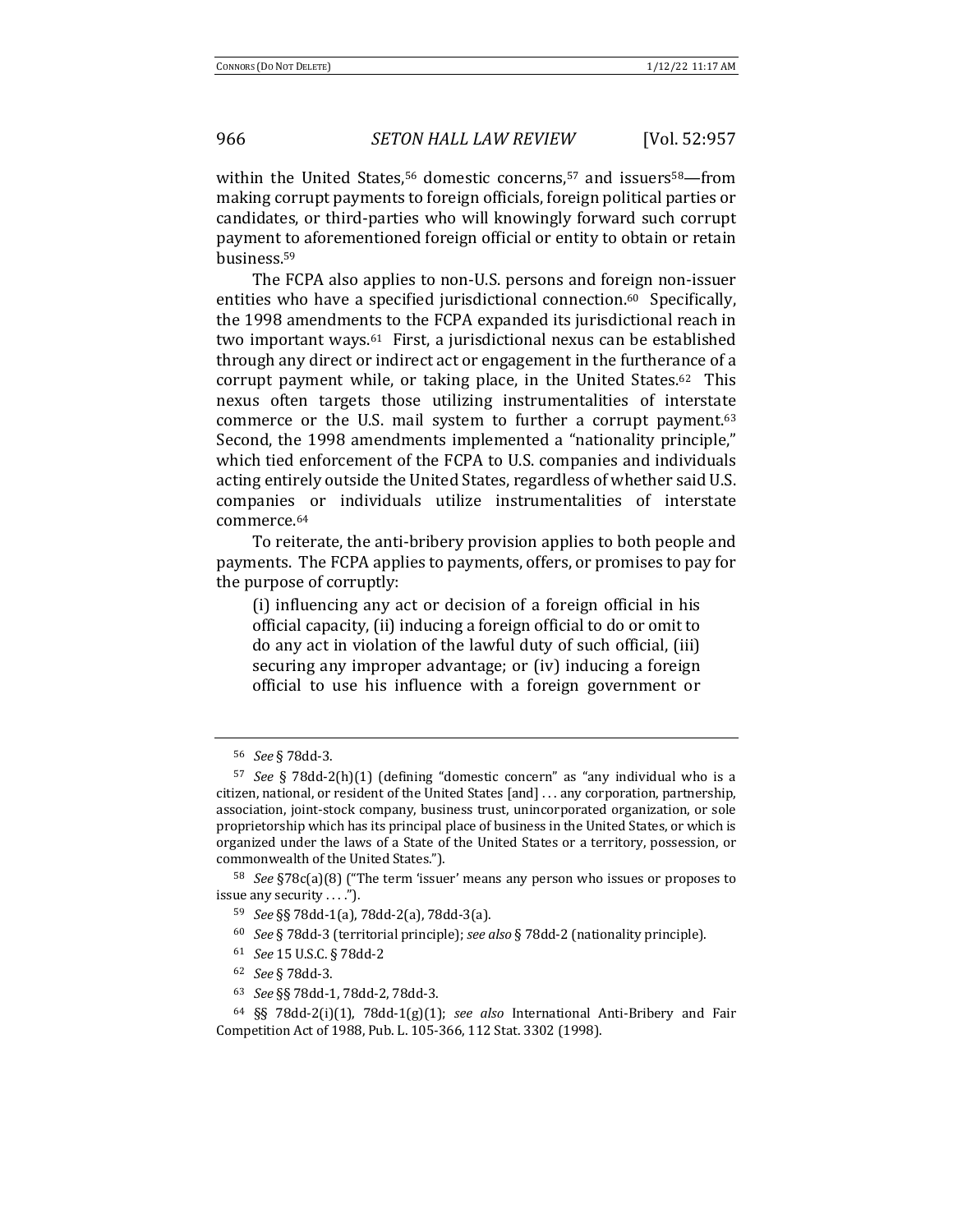instrumentality thereof to affect or influence any act or decision of such government or instrumentality.<sup>65</sup>

The purpose of the payment must be that of corrupt intentions, which is admittedly hard to decipher—but it is arguably no more difficult than ascertaining any other criminal mens rea element of an offense.<sup>66</sup> In other words, the FCPA is not a statute premised on strict liability. There are two available affirmative defenses.<sup>67</sup> There is one statutory exception, recognized as "facilitating or expediting payments."<sup>68</sup> This exception applies only when a payment is made to further "the performance of a routine governmental action,"<sup>69</sup> like processing visas. Additionally, the FCPA does not apply to cases of duress because the requisite mens rea is absent from such a nonconsensual exchange.<sup>70</sup> The FCPA does recognize extortion as an affirmative defense, but proof of duress is required.<sup>71</sup> The 2020 Resource Guide to the FCPA explains that duress constitutes "extortionate demands [made] under imminent threat of physical harm."72

At this point, it is important to note that the current statutory framework of the FCPA has not been without praise for its success. There is certainly merit behind the argument for leaving the FCPA as-is in terms of its prosecutorial reach. For one, the FCPA has largely succeeded in delegating anti-corruption enforcement efforts nationally and internationally.<sup>73</sup> Since the enactment of the FCPA in 1977, many other countries have adopted their own anti-corruption legislation to

 $68 \& 78$ dd-1(b).

<sup>70</sup> RESOURCE GUIDE, *supra* note 8, at 27, 111 n.174.

<sup>71</sup> *Id.*

<sup>65</sup> RESOURCE GUIDE, *supra* note 8, at 11; *see also* §§ 78dd-1(a), 78dd-2(a), 78dd-3(a).

<sup>&</sup>lt;sup>66</sup> *See* S. REP. No. 95-114, at 10 ("The word 'corruptly' is used in order to make clear that the offer, payment, promise, or gift, must be intended to induce the recipient to misuse his official position . . . .").

<sup>67</sup> 15 U.S.C. § 78dd-1(c).

<sup>69</sup> *Id.*

<sup>72</sup> *Id.* at 27; *see also* United States v. Kozeny, 582 F. Supp. 2d 535, 540 n.31 (S.D.N.Y.) 2008)  $("A]n$  individual who is forced to make payment on threat of injury or death would not be liable under the FCPA.").

<sup>73</sup> *See* Mike Koehler, *Has the FCPA Been Successful in Achieving Its Objectives?*, 2019 U. I.L. L. REV. 1267, 1275, 1299 (2019) (noting "'hard' enforcement metrics" and "'soft' enforcement metrics"); Nick Oberheiden, 10 Reasons Why FCPA Compliance Is Critically *Important for Businesses*, NAT'L L.REV.(July 24, 2020), https://www.natlawreview.com/ article/10-reasons-why-fcpa-compliance-critically-important-businesses (noting that the FCPA compels corporate compliance).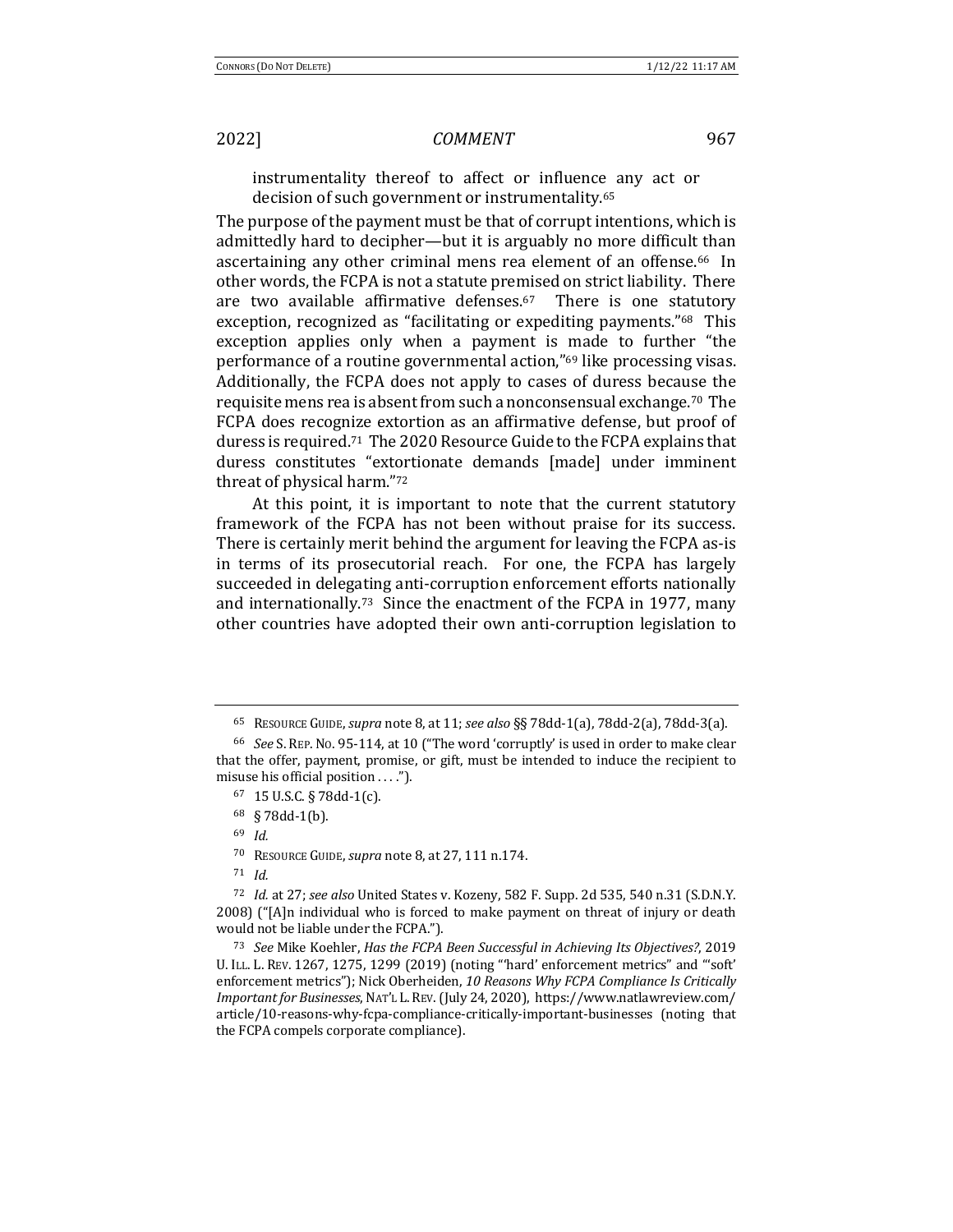reduce bribery.<sup>74</sup> The FCPA has also encouraged—and, in some ways, mandated—corporate adherence to certain compliance guidelines, which has improved the integrity of the U.S. economy and the transparency of U.S. entities' governance.<sup>75</sup> Although difficult to determine, some argue that the FCPA has been successful in leveling and maintaining a fair economic playing field by encouraging cross-border cooperation against international corruption<sup>76</sup> and by preventing additional barriers to economic entry for smaller businesses.<sup>77</sup> Furthermore, the FCPA's current structure does provide a means to prosecute U.S. persons and issuers who are located outside of the United States.<sup>78</sup> The current framework of the FCPA also provides a means to pursue and prosecute foreign officials who utilize a recognized jurisdictional nexus.<sup>79</sup>

As it stands, the FCPA's current enforcement mechanisms fail to provide for the means to pursue or prosecute foreign officials who extort or demand bribes in exchange for economic access or other favorable treatment. This appears to be by design: the Fifth Circuit opined that "Congress knew it had the power to reach foreign officials in many cases, and yet declined to exercise that power." $80$  Congress's intent may have been acceptable during the FCPA's infancy when corporations' needs conflicted with the needs of economic integrity, $81$ but this plausible intention is not acceptable now.

<sup>77</sup> Rebecca L. Perlman & Alan O. Sykes, *The Political Economy of the Foreign Corrupt* Practices Act: An Exploratory Analysis, 9 J. LEGAL ANALYSIS 153, 171-72 (2017).

<sup>&</sup>lt;sup>74</sup> DAVID KENNEDY & DAN DANIELSEN, OPEN SOC'Y FOUNDS., BUSTING BRIBERY: SUSTAINING THE GLOBAL MOMENTUM OF THE FOREIGN CORRUPT PRACTICES ACT 54 n.9 (2011).

<sup>75</sup> *See* Sharon Oded, *Trumping Recidivism: Assessing the FCPA Corporate Enforcement Policy*, 118 COLUM. L. REV. ONLINE 135, 138 (2018) (noting that additional corporate incentives aimed at compelling compliance led to an increase in voluntary selfreporting). 

<sup>76</sup> Luay Al-Khatteeb & Omar Al Saadoon, *Leveling the Transnational Playing Field*, BROOKINGS INST. (July 10, 2014), https://www.brookings.edu/opinions/leveling-thetransnational-playing-field/.

<sup>&</sup>lt;sup>78</sup> *See* 15 U.S.C. § 78dd-2 (nationality principle); see also infra Section III.A.

<sup>&</sup>lt;sup>79</sup> *See* § 78dd-3 (territorial principle); *see also infra* Section III.A.

<sup>80</sup> United States v. Castle, 925 F.2d 831, 835 (5th Cir. 1991) (citing H.R. REP. No. 640, at 12 n.3 (1977)).

<sup>81</sup> Leah M. Trzcinski, *The Impact of the Foreign Corrupt Practices Act on Emerging Markets: Company Decision-Making in a Regulation World*, 45 N.Y.U. J. INT'L L. & PoL. 1201, 1209 (2013) (citing H.R. REP. No. 100-576, at 916 (1988) (Conf. Rep.)) ("While taking a bold moral stance to combat bribery globally might be a good public relations move, Congress was sensitive to complaints from U.S. businesses that were operating at a disadvantage internationally.").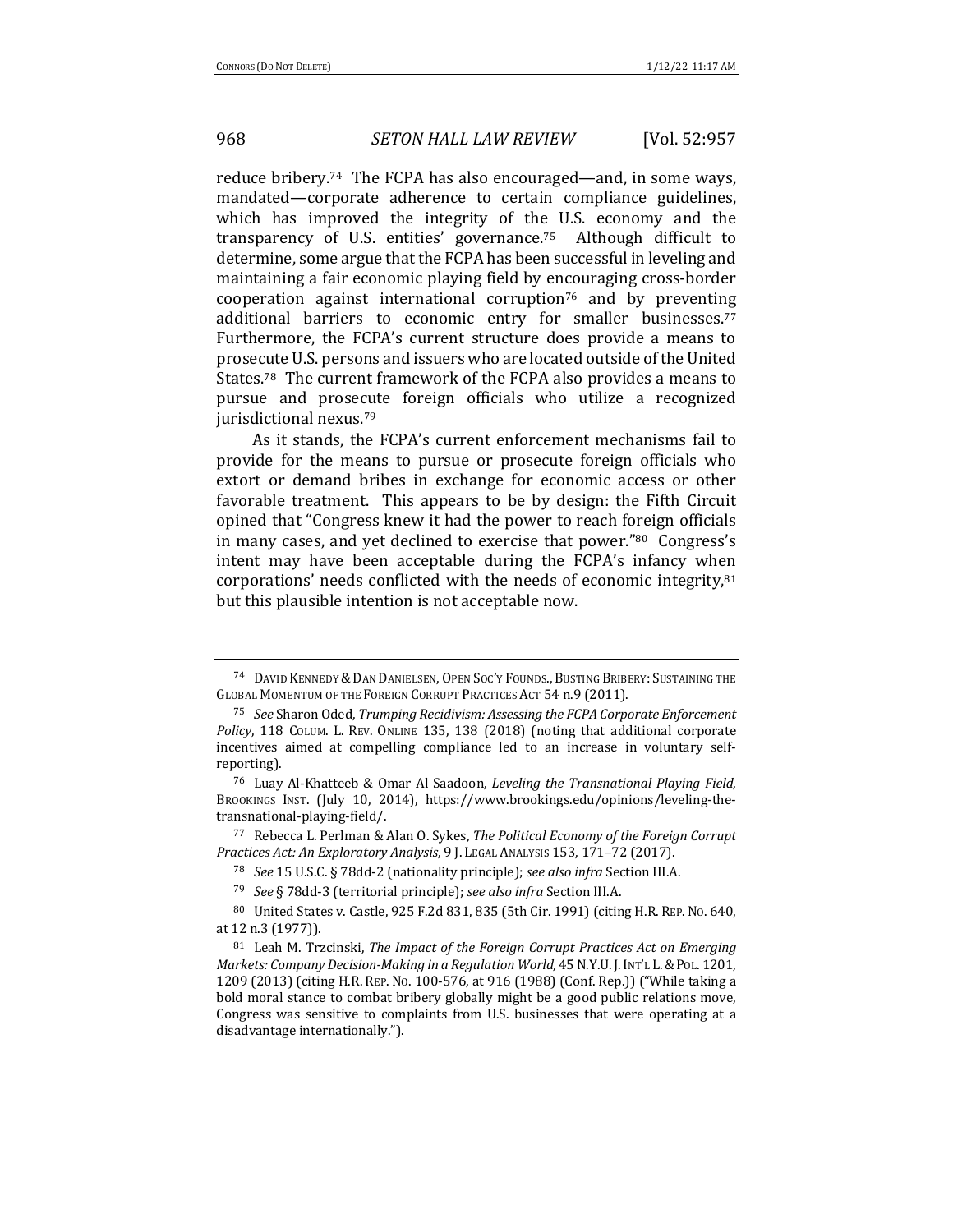The FCPA expansion has been a point of discussion across several industries and political administrations for successive generations. In his Note titled *Increasing Accountability for Demand-Side Bribery in International Business Transactions*, Garen S. Marshall justifiably stresses that "[a] strategy that only targets the supply-side will not be successful if there are both alternative sources of supply and a general lack of repercussions for the actively soliciting bribe-taker."82 Others have worked to define every possible point of origin of a bribe, hoping that such illumination will have the effect of increased enforcement efforts against any and all demand. One such resounding voice has been Professor Joseph W. Yockey, who similarly argues for the regulatory expansion into criminal enforcement of both bribe solicitation and extortion. $83$  As a result of failing to target both sides of an illicit transaction, the FCPA may go so far as to incidentally incentivize foreign officials to demand bribes from U.S. entities and individuals because of the near-nonexistent risk of facing punishment for such extortion attempts. 

Realizing the practical difficulties inherent in broadly amending the FCPA to prohibit the acceptance of a bribe, the recognition and subsequent criminalization of economic extortion would be sufficient to deter the demand-side of bribery and help the United States fall in line with international standards. Currently, the statutory framework set forth by the FCPA to combat bribery fails to do so.

### III. ADDRESSING THE PERCEIVED CHALLENGES TO AMENDING THE FCPA AND PROSECUTING FOREIGN EXTORTIONISTS

Unsurprisingly, there is stark opposition to the idea of amending the structure of the FCPA's enforcement power. Political scholars and international economists alike have decried efforts to fill this perceived gap in the FCPA.84 Thomas Firestone and Maria Piontovska, while

<sup>&</sup>lt;sup>82</sup> Garen S. Marshall, Note, *Increasing Accountability for Demand-Side Bribery in International Business Transactions*, 46 N.Y.U. J. INT'L L.&POL. 1283, 1301 (2014). 

<sup>83</sup> *See* Joseph W. Yockey, *Solicitation, Extortion, and the FCPA*, 87 NOTRE DAME L. REV. 781, 795-96 (2011) (quoting James Lindgren, *The Theory, History, and Practice of the Bribery-Extortion Distinction*, 141 U. PA. L. REV. 1695, 1699 (1993)).

<sup>84</sup> See generally Michael Peterson, *Amending the Foreign Corrupt Practices Act: Should the Bribery Act 2010 Be a Guideline?*, 12 RICH. J. GLOB. L. & BUS. 417, 431 (2013) (arguing that the FCPA should not be amended to mirror the [UK] Bribery Act [of] 2010"); Beverley Earle & Anita Cava, When Is a Bribe Not a Bribe? A Re-Examination of *the FCPA in Light of Business Reality*, 23 IND. INT'L COMP. L. REV. 111, 154 (2013) (concluding that "[a]mending the FCPA would be a fruitless and quixotic exercise in this political climate" and suggesting that the DOJ should instead "issue comprehensive guidelines" to clarify the current statute).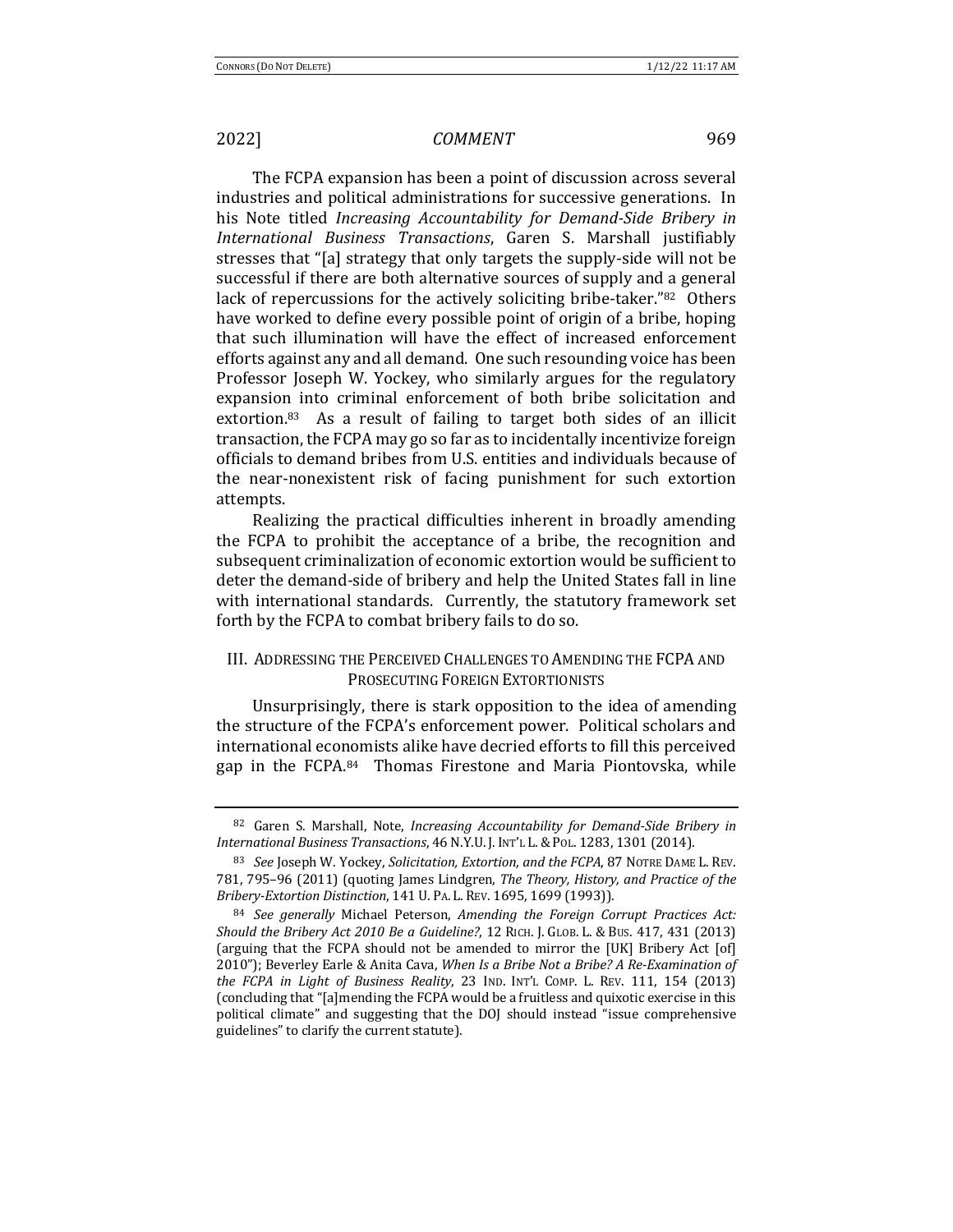arguing for such amendments, have succinctly captured the most oftencited criticisms: 

 $(1)$  the fact that such cases can be prosecuted under other statutes, such as money laundering and wire fraud, (2) the greater interest of the bribe-taker's government in prosecuting the passive side of the offense,  $(3)$  the possible political fallout that could result from criminally charging foreign government officials for bribe-taking, and (4) the jurisdictional challenges of bringing such cases.<sup>85</sup>

For the purpose of this Comment, it is important to note that the idea of "passive bribery" is not, and should not be, indicative of a peaceful acceptance of illicit payment.<sup>86</sup> As Professor Matthew Stephenson articulated, the term "passive bribery" belittles the sense of culpability behind those demanding and accepting bribes. $87$  Nonetheless, this second criticism to expanding the FCPA still exists: a foreign government may be better positioned to prosecute its foreign officials for engaging in extortion. Addressed individually below, these criticisms alone are not significant enough to support a refusal to recognize economic extortion as a criminal offense under the FCPA.

### A. The Current Legal Mechanisms Available to Combat Corruption *and Bribery*

Perhaps the loudest criticism against amending the FCPA, or amending other anti-bribery statutes, finds itself in the argument that foreign officials can be prosecuted under other statutes, thus making any amendment unnecessary or redundant.<sup>88</sup> Within the context of this Comment, this criticism is unsubstantiated. Admittedly, the United States has many anti-corruption statutes that work to eliminate private-

<sup>&</sup>lt;sup>85</sup> Thomas Firestone & Maria Piontkovska, *Two to Tango: Attacking the Demand Side of Bribery*, AM. INT. (Dec. 17, 2018), https://www.the-american-interest.com/2018/ 12/17/two-to-tango-attacking-the-demand-side-of-bribery/; *see also* Blake Puckett, Clans and the Foreign Corrupt Practices Act: Individualized Corruption Prosecution in Situations of Systemic Corruption, 41 GEO. J. INT'L L. 815, 826 (2010) ("Perhaps the greatest immediate challenges to prosecuting foreign officials are the legal problems of sovereign immunity and achieving jurisdiction by U.S. courts.").

 $86$  The OECD defines "passive bribery" as "the offence committed by the official receiving the bribe." See, e.g., OECD, *Glossary of Statistical Terms, Passive Bribery*, https://stats.oecd.org/glossary/detail.asp?ID=7205 (last visited Dec. 29, 2021).

<sup>87</sup> Matthew Stephenson, An Almost Entirely Trivial Complaint About Terminology: *Can* We Please Retire the Term "Passive Bribery"?, GLOB. ANTICORRUPTION BLOG (Aug. 27, 2019), https://globalanticorruptionblog.com/2019/08/27/an-almost-entirely-trivialcomplaint-about-terminology-can-we-please-retire-the-term-passive-bribery/. 

<sup>88</sup> Firestone & Piontkovska, *supra* note 85.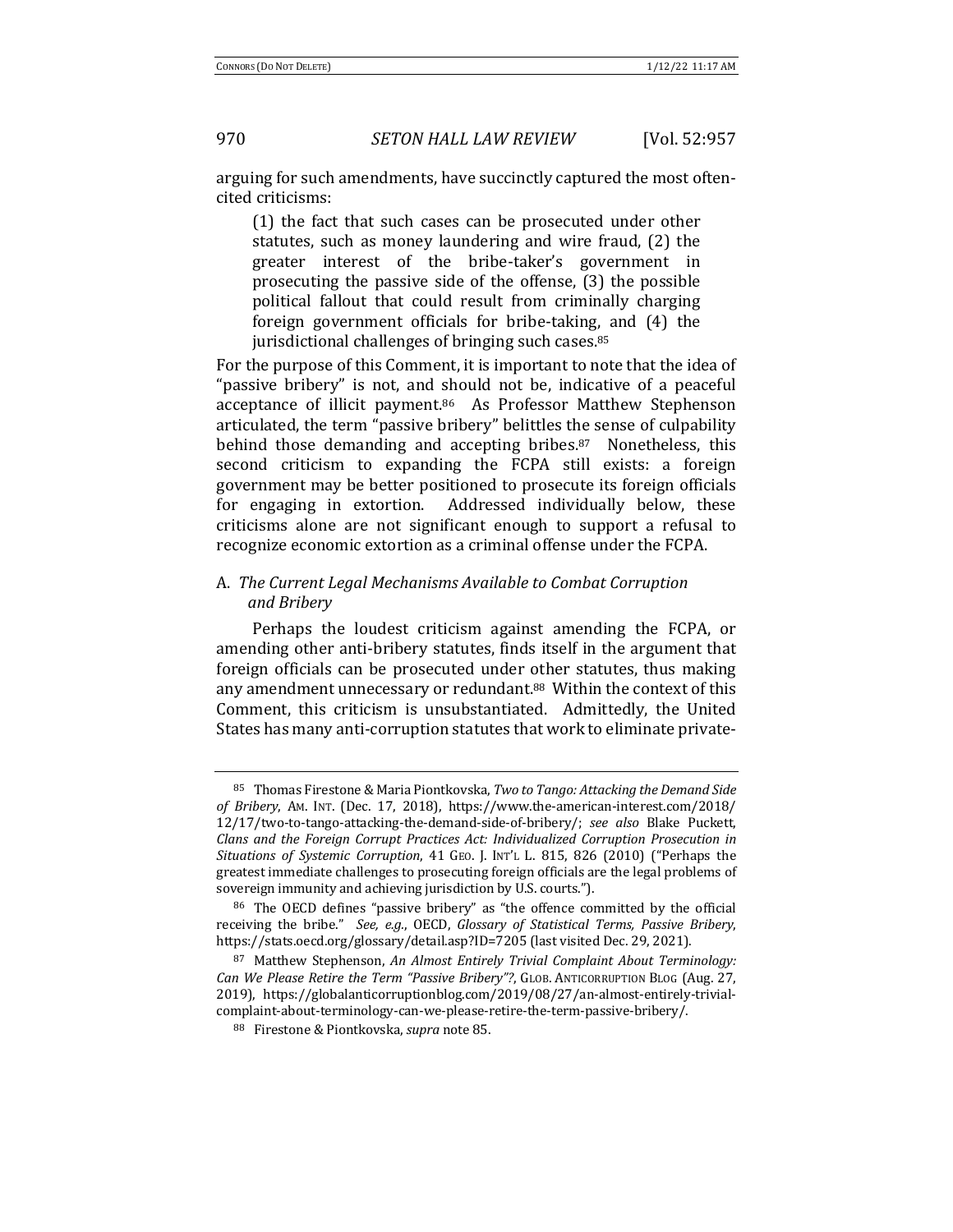to-public domestic bribery, $89$  private-to-private bribery, $90$  and privateto-public foreign bribery.<sup>91</sup> And while it is true that these statutes provide for federal prosecution of public corruption,<sup>92</sup> virtually all of the statutes proffered to combat bribery do not do so by criminalizing the economic extortion of U.S. individuals or entities by foreign public officials.<sup>93</sup> In fact, the Supreme Court has affirmed that foreign officials "could not be charged with violating the FCPA itself, since the [FCPA] does not criminalize the receipt of a bribe by a foreign official."<sup>94</sup> Moreover, the currently available statutes aimed at combatting corruption and bribery require varying levels of proof. Thus, the current statutory framework yields unjustifiable gaps in the federal government's ability to deter and prosecute bribery. After all, when there is an unabated demand, there will always be a supply.

In 1946, Congress enacted the Hobbs Act, which criminalized the attempt or conspiracy to rob, extort, or commit physical violence against any person or property in order to obstruct, delay, or affect commerce or the movement of any article or commodity within commerce.<sup>95</sup> The Hobbs Act is predominantly used against state and local officials because more specific federal statutes deal with bribery of federal officials<sup>96</sup>—like 18 U.S.C. § 201, discussed below, which is colloquially referred to as the domestic bribery statute.97

The Hobbs Act, known for its enforcement capabilities against public corruption and commercial disputes,<sup>98</sup> broadly proscribes against two types of crime: robbery and extortion.<sup>99</sup> As the term suggests, "robbery" refers to the "unlawful taking or obtaining of

<sup>94</sup> United States v. Blondek, 741 F. Supp. 116, 117 (N.D. Tex. 1990), *aff'd* United States v. Castle,  $925$  F.2d  $831$ ,  $831$  (5th Cir. 1991) ("We hold that foreign officials may not be prosecuted under 18 U.S.C.  $\S 371$  for conspiring to violate the FCPA.").

<sup>95</sup> § 1951(a).

<sup>96</sup> *See* Evans v. United States, 504 U.S. 255, 283-84, 290 (1992) (Thomas, J., dissenting).

<sup>97</sup> See Mike Koehler, The Uncomfortable Truths and Double Standards of Bribery Enforcement, 84 FORDHAM L. REV. 525 (2015) (referring to 18 U.S.C. § 201 as the "domestic bribery statute" throughout).

98 *See* Charles Doyle, Cong. Rsch. Serv., R45395, Robbery, Extortion, and Bribery in ONE PLACE: A LEGAL OVERVIEW OF THE HOBBS ACT (Nov. 6, 2018), https://fas.org/ sgp/crs/misc/R45395.pdf. 

<sup>89</sup> *See* 18 U.S.C. § 201.

<sup>90</sup> *See* 18 U.S.C. §§ 1951, 1341, 1343.

<sup>&</sup>lt;sup>91</sup> *See* 15 U.S.C. § 78dd.

<sup>&</sup>lt;sup>92</sup> *See* discussion *infra* Section III.A.

<sup>93</sup> *See id.*

 $99$  18 U.S.C. § 1951(b)(1)–(2).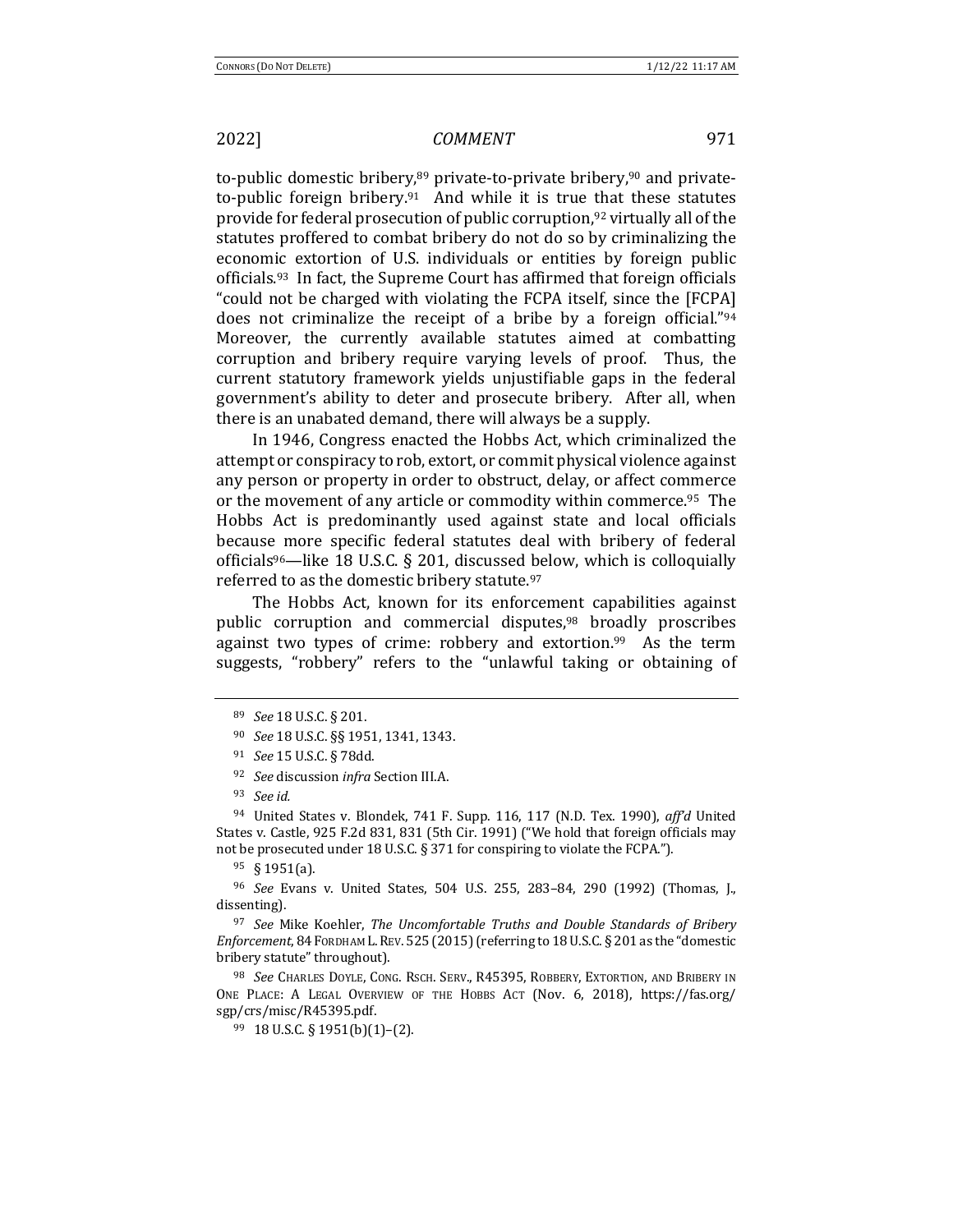personal property from the person or in the presence of another, against his will, by means of actual or threatened force, or violence, or fear of injury  $\ldots$ "<sup>100</sup> The term "extortion," however, means the "obtaining of property from another, with his consent, induced by wrongful use of actual or threatened force, violence, or fear, or under color of official right." $101$  The threat of violence requirement is similar to the FCPA's affirmative defense of duress, whereby both avenues of prosecution (or lack of, in the case of the FCPA) would not cover economic extortion.<sup>102</sup> Put differently, the Hobbs Act does not offer the use of economic extortion as a prosecution tool because its definition of extortion requires what the FCPA *excludes* from prosecution: threats of physical violence or actual physical violence. Even more generally, the Hobbs Act does not narrow the perceived gaps of the FCPA: the Hobbs Act does not explicitly criminalize paying a bribe, and while it does criminalize accepting a bribe, such acceptance must be prompted by physical threats of, or actual, violence.

In 1961, Congress enacted the Travel Act, a federal statute that criminalizes anyone who "travels in interstate or foreign commerce or uses the mail or any facility in interstate or foreign commerce, with intent to" distribute the proceeds of unlawful activity, commit unlawful violent acts to further unlawful activity, or otherwise "promote, manage, establish, carry on, or facilitate" said unlawful activity.<sup>103</sup> Importantly, the statute defines "unlawful activity" as, among other things, "extortion [or] bribery ... in violation of the laws of the State in which committed or of the United States."<sup>104</sup> In other words, the Travel Act allows the government to bring a state bribery charge in federal court if a jurisdictional nexus exists. As a result, there must be a territorial connection to the state where the unlawful activity occurs—for example, conducting an intrastate telephone call to further a bribery scheme. By itself, the Travel Act can only prosecute domestic actions that violate the laws of the state where the action occurs. From an international perspective, the Travel Act can only act as a complement to other violations, such as a violation of the  $FCPA$ .<sup>105</sup> Due to the

<sup>100 § 1951(</sup>b)(1).

<sup>101 § 1951(</sup>b)(2).

<sup>102</sup> *Compare* RESOURCE GUIDE, *supra* note 8, at 27-28, with § 1951(b)(1).

<sup>103</sup> § 1952(a). 

<sup>104</sup> § 1952(b). 

<sup>105</sup> *See* United States v. Harder, 163 F. Supp. 3d 732, 743-44 (E.D. Pa., Dec. 15, 2015); see also Stanley Foodman, *Violating the FCPA May Trigger Other U.S. Laws Such as the Travel Act*, JD Supra (Sept. 4, 2010), https://www.jdsupra.com/legalnews/violating-thefcpa-may-trigger-other-u-86511/.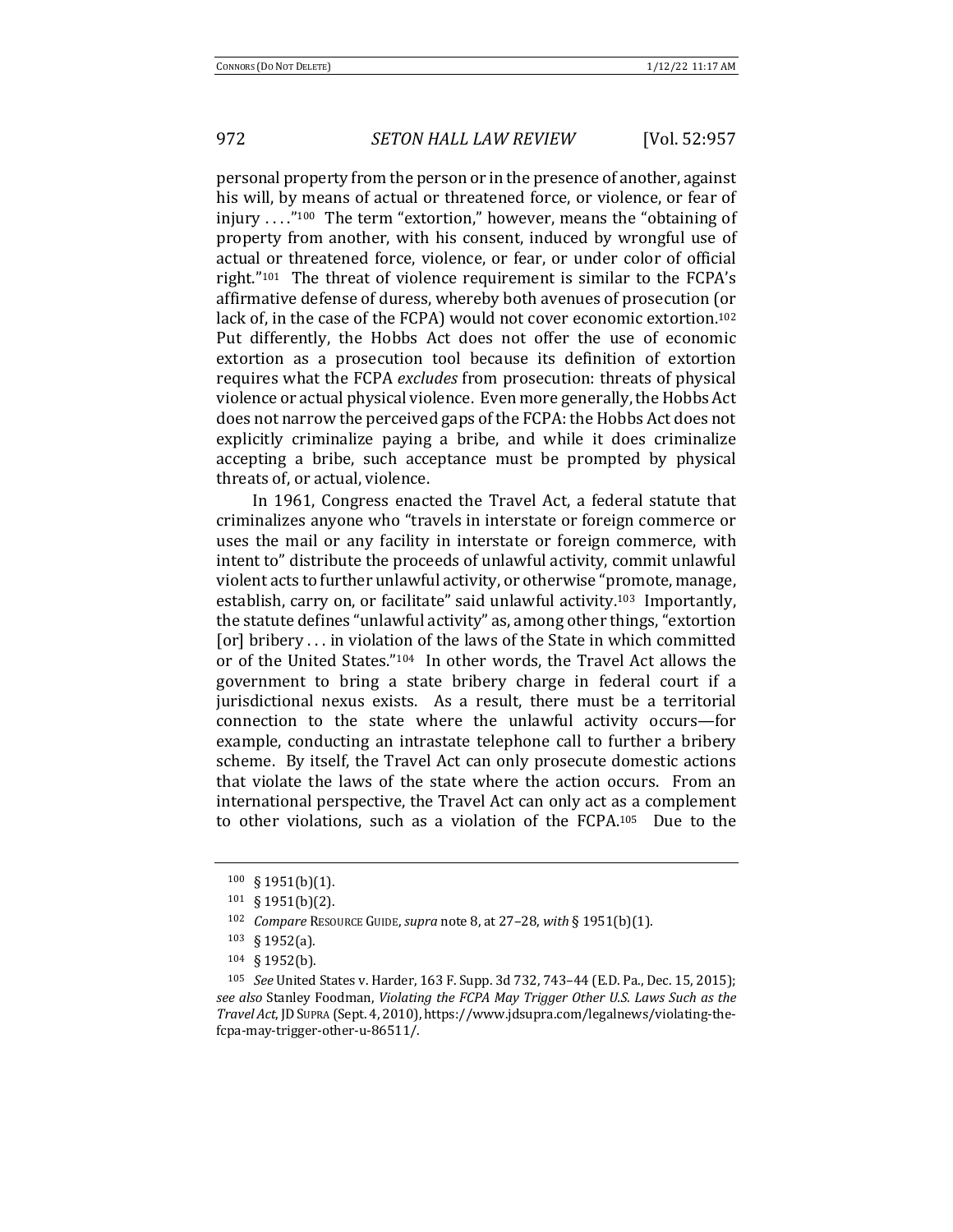jurisdictional nexus requirement, which already exists *ad nauseam* in the FCPA, the Travel Act is somewhat redundant when utilized in light of the FCPA's reach and only comes into play in this context when a foreign public official travels to the United States, or utilizes a domestic facility, to further corruption.

In 1962, Congress adopted 18 U.S.C.  $\S$  201—the domestic bribery statute.<sup>106</sup> This statute criminalizes, directly or indirectly, corruptly giving, offering, or promising "anything of value to any public official" with intent to "influence any official act," influence any public official to commit fraud or influence any public official to avoid an action that would be a violation of a lawful duty.<sup>107</sup> In this sense, a "public official" includes officers and employees of the U.S. federal government.<sup>108</sup> A "public official" also broadly encompasses those who occupy positions of public trust with official federal responsibilities, whether or not they are formal employees or informal contractors.<sup>109</sup> Notably, the statute targets both those who give bribes and those who receive bribes, but the narrowness of "public official" only makes this law enforceable against U.S. public officials.<sup>110</sup> While this criminal statute is relatively inadequate in combatting foreign corruption, it does reveal that Congress recognizes the criminal culpability of those who demand, receive, and accept a bribe.<sup>111</sup>

Perhaps the most pointed criticism regarding the nonexistence of this statutory gap comes from the current power of federal mail fraud and wire fraud statutes. Generally, an individual's use of domestic mail, wires, or interstate commerce facilities during, or for the purpose of furthering, a corruption scheme implicates two separate statutes: the mail fraud statute<sup>112</sup> and the wire fraud statute.<sup>113</sup> These statutes

 $106$  18 U.S.C. § 201(a)–(e).

 $107 \& 201(b)$ .

 $108\quad$  § 201(a)(1) ("[T]he term 'public official' means Member of Congress, Delegate, or Resident Commissioner, either before or after such official has qualified, or an officer or employee or person acting for or on behalf of the United States, or any department, agency or branch of Government thereof, including the District of Columbia, in any official function, under or by authority of any such department, agency, or branch of Government, or a juror.").

 $109$  Dixson v. United States, 465 U.S. 482, 496 (1984) ("[T]he proper inquiry is ... whether the person occupies a position of public trust with official federal responsibilities. Persons who hold such positions are public officials within the meaning of § 201 and liable for prosecution under the federal bribery statute.").

 $110 \quad \text{S} \quad 201(b)(2)-(4).$ 

 $111 \S 201(b)(2)$ .

<sup>112 18</sup> U.S.C. § 1341.

<sup>113 18</sup> U.S.C. § 1343.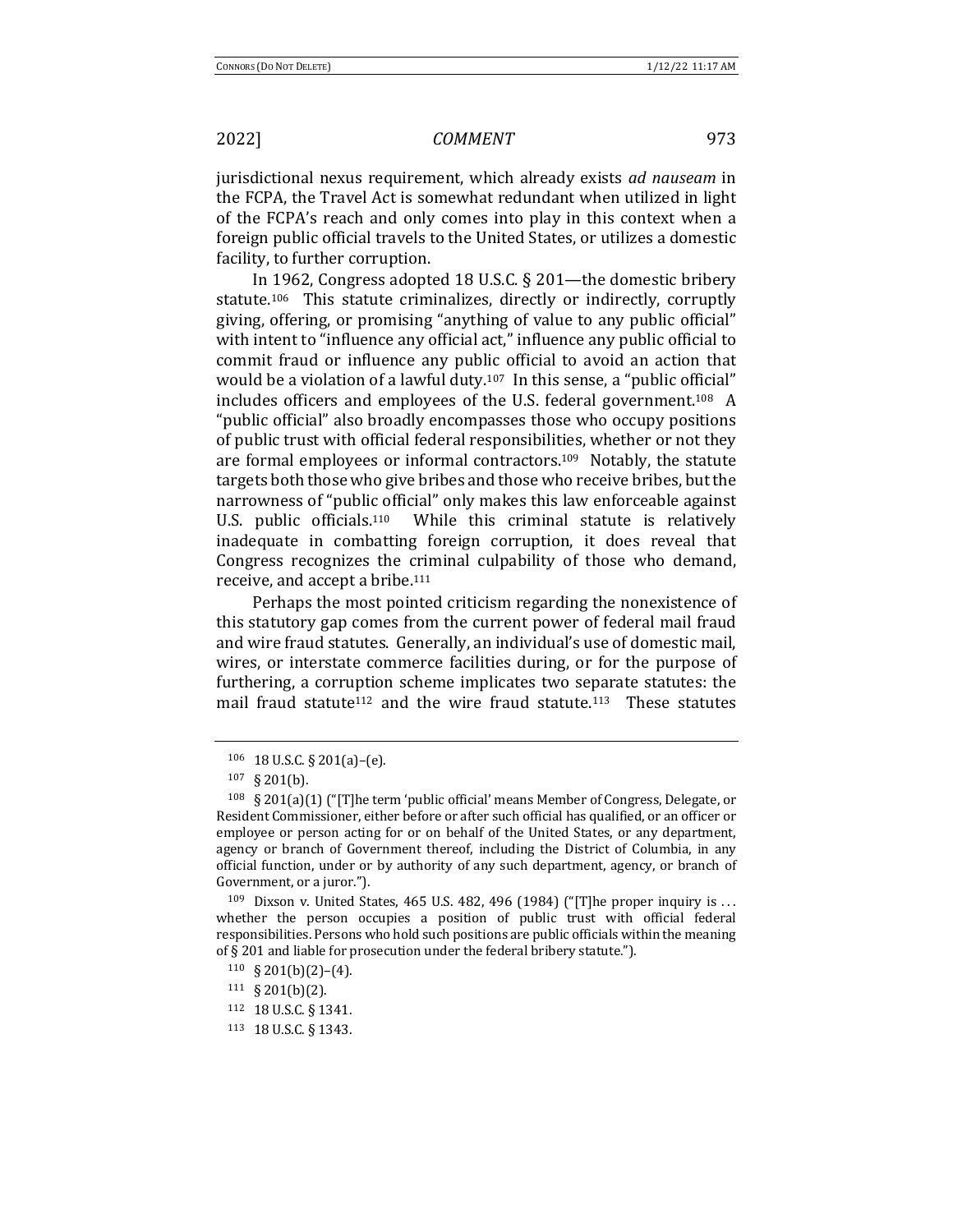broadly criminalize the use of the domestic mail system, wire system, phone, internet, or interstate commerce facilities to execute a "scheme or artifice to defraud."<sup>114</sup> While the federal mail fraud and wire fraud statutes are not explicitly extraterritorial,<sup>115</sup> the DOJ has utilized statutes to enforce anti-corruption efforts against foreign individuals and entities who would otherwise be outside the reach of the FCPA.<sup>116</sup> These statutes are powerful tools that often succeed in prosecuting the bribery or attempted bribery of both domestic and foreign public officials whose illicit activity is grounded in a domestic connection, like using a U.S. financial institution to transfer money.<sup>117</sup> It is important to note, however, that Congress did not enact these statutes for the sole purpose of combatting transnational bribery.<sup>118</sup> As a result, these statutes all require the existence of additional elements that may not be present in ordinary bribery cases. For example, the mens rea element required for the application of these statutes limits action against those who "intend $[]$  to devise any scheme or artifice to defraud."<sup>119</sup> Neither extortion nor bribery requires an intent to defraud, $120$  so the present prosecutorial gap persists within the FCPA because the mens rea requirement and the territorial-nexus requirement pose barriers for the prosecution of foreign officials and entities.

In sum, the FCPA's unwritten weaknesses are apparent in several contexts. These weaknesses are arguably most apparent, though, in what other anti-corruption and anti-bribery legislation fail to

119 *See* 18 U.S.C. §§ 1341, 1343.

<sup>114</sup> *See* §§ 1341, 1343; *see also* United States v. Frey, 42 F.3d 795, 797 (3d Cir. 1994) ("The wire fraud statute  $\ldots$  is identical to the mail fraud statute except it speaks of communications transmitted by wire."); McNally v. United States, 483 U.S. 350, 358  $(1987)$  (construing that the statute applies to any act "designed to defraud by representations as to the past or present, or suggestions and promises as to the future").

<sup>115</sup> *See* Bascunan v. Elsaca, 927 F.3d 108, 120-21 (2d Cir. 2019).

<sup>&</sup>lt;sup>116</sup> *See id.* at 123 (holding that "the mail and wire fraud statutes do not give way simply because the alleged fraudster was located outside of the United States"); see also United States v. Napout, 963 F.3d 163, 181 (2d Cir. 2020) (finding sufficient domestic connection when defendants accepted bribes that flowed through U.S. financial institutions). 

<sup>&</sup>lt;sup>117</sup> Christopher M. Matthews, *Prosecutors Broadly Use Mail-Fraud, Wire Fraud Statutes*, WALL ST. J. (June 9, 2015), https://www.wsj.com/articles/prosecutorsbroadly-use-mail-fraud-wire-fraud-statutes-1433870788. 

<sup>118</sup> See Charles Doyle, Cong. Rsch. Serv., R41930, Mail and Wire Fraud: A Brief OVERVIEW OF FEDERAL CRIMINAL LAW (Feb. 11, 2019), https://www.everycrsreport.com/ files/20190211\_R41930\_0af1a4b3dbc5d40b0bef8f41ceae62156abe6210.pdf ("The mail and wire fraud statutes clearly protect against deprivations of tangible property.").

<sup>&</sup>lt;sup>120</sup> *See generally* Foreign Corrupt Practices Act of 1977, Pub. L. No. 95-213, 91 Stat. 1494 (1977) (codified as amended at 15 U.S.C. § 78dd).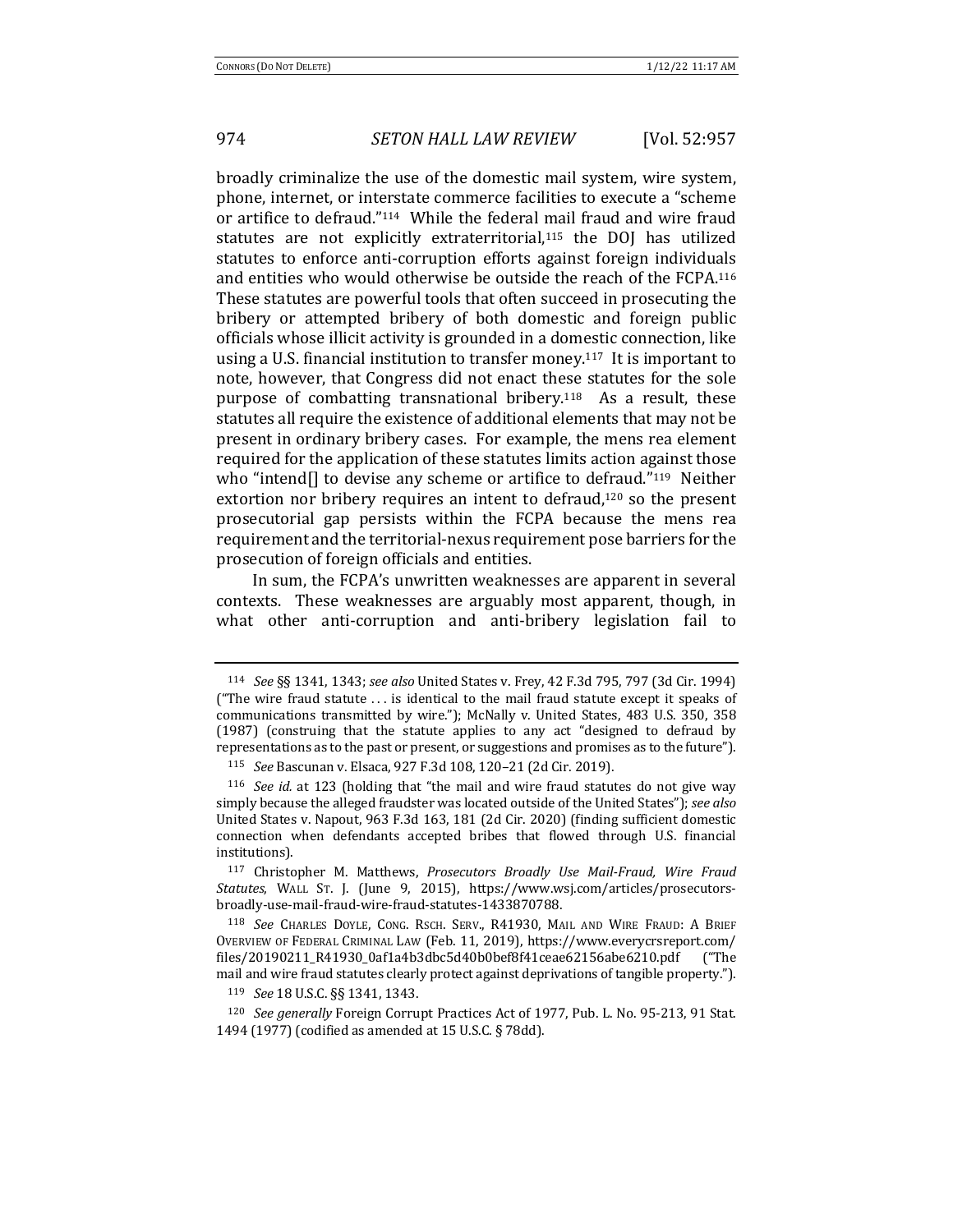accomplish. The FCPA's criminalization of paying money for foreign influence is limited to companies in the United States (issuers), $121$ individuals with U.S. citizenship and companies organized under U.S. law (domestic concerns), $122$  and foreign individuals and foreign entities who are within the territory of the United States when the illicit transaction takes place (jurisdictional nexus).<sup>123</sup> The Hobbs Act criminalizes the extortion of money by public officials—but extortion in this instance requires physical violence or the threat of physical violence, and the Hobbs Act does not recognize economic extortion.<sup>124</sup> The Travel Act criminalizes foreign individuals who travel to the United States to engage in corruption schemes or bribery.<sup>125</sup> The wire fraud and mail fraud statutes allow the United States to pursue and prosecute foreign officials who utilize U.S. channels to further corrupt activities and corrupt payments, but the mens rea requirement may make it increasingly difficult to apply these statutes to cases involving bribery or extortion.<sup>126</sup> As such, there is no enforcement mechanism currently available that would deter, or altogether prevent, a foreign official from extorting an illicit payment from a U.S. individual or entity before allowing entry into a foreign market, economy, or country.

### B. The Feasibility of Foreign Governments to Prosecute Their Own *Officials Who Solicit, Extort, Demand, or Accept Bribes*

Many countries are ill-equipped to prosecute their public officials for corruption and bribery. Consequently, the United States must be careful to avoid misplacing its trust in a foreign government's proclivity to prosecute one of their own public officials. A recent study by the OECD found that public officials' home countries sanction or prosecute their own in only 20 percent of uncovered bribery schemes involving acceptance or demand.<sup>127</sup> Developing countries, with an emphasis on kleptocracies, $128$  are more likely to turn a blind eye to such uncovered

128 Alexander Cooley, John Heathershaw & J.C. Sharman, *The Rise of Kleptocracy:* Laundering Cash, Whitewashing Reputations, 29 J. of DEMOCRACY 35, 49 (2018) (noting that "[k]leptocracy depends heavily on the partial and selective use of the law ....").

<sup>121</sup> *See* 15 U.S.C. §§ 78dd-1, 78c(a)(8). 

<sup>122</sup> *See* § 78dd-2(h)(1).

<sup>&</sup>lt;sup>123</sup> *See* § 78dd-3 (territorial principle); *see also* § 78dd-2 (nationality principle).

<sup>124</sup> *See* 18 U.S.C. § 1951(a). 

<sup>125 18</sup> U.S.C. § 1952(a)-(b).

<sup>126</sup> *See* 18 U.S.C. §§ 1341, 1343.

<sup>&</sup>lt;sup>127</sup> OECD, *Foreign Bribery Enforcement: What Happens to the Public Officials on the Receiving End?*, (Dec. 11, 2018), www.oecd.org/corruption/foreign-briberyenforcement-what-happens-to-the-public-officials-on-the-receiving-end.htm.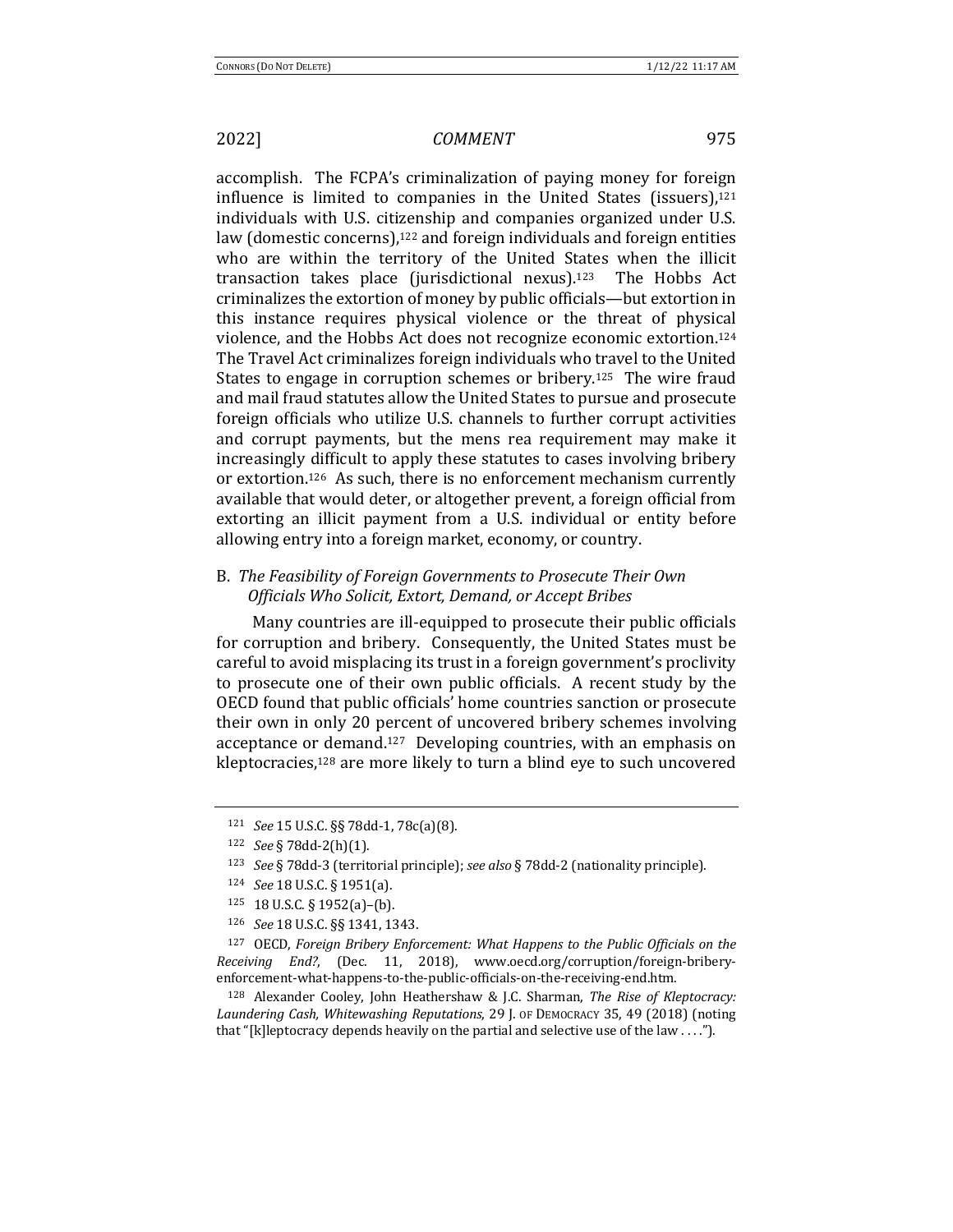corruption. This informal nepotism possibly stems from a country's desire to maintain a reputation of economic integrity.

In her publication, Sara C. Sàenz justifiably opines that "the worse a country is at prosecuting bribery on its own, the more an FCPA case ... looks like legal imperialism rather than compliance with an international expectation of combatting bribery." $129$  It may indeed be the case that many countries—especially those not allied with the United States—may resist prosecuting their foreign officials for extorting illicit funds from U.S. individuals and entities simply because they object to the American interference. It is important to point out that the FCPA does somewhat fall within the interpretation of what some would label as 'soft imperialism.'<sup>130</sup> The FCPA is supposed to be, and has been largely successful in, pushing for change in other countries. The United States is a powerful presence, and the pressure put on nonabiding countries is not insignificant.

While the desire for a foreign country to maintain their respective reputation of economic integrity is related to the United States' desire to maintain political alliances, the United States has not backed away from denouncing illegal actions and should not look to do so now because of the risk of creating political tension.<sup>131</sup> While certainly thought-provoking, this argument is grounded in hypocrisy because the United States already has other criminal statutes that allow enforcement agencies to target foreign officials in other situations.<sup>132</sup> In fact, the United States has not hesitated to charge and prosecute foreign officials and foreign nationals with wire fraud and bribery,<sup>133</sup> even while

<sup>&</sup>lt;sup>129</sup> Sara C. Sàenz, *Explaining International Variance in Foreign Bribery Prosecution: A Comparative Case Study*, 26 DUKE J. COMP.&INT'L 269, 294 (2015). 

<sup>130</sup> *See generally* Steven R. Salbu, *Extraterritorial Restriction of Bribery: A Premature Evocation of the Normative Global Village,* 24 YALE J. INT'L L. 223, 227 (1999) (discussing potential problems that arise from imposing "alien values").

<sup>131</sup> *See* Rachel Brewster, *Enforcing the FCPA: International Resonance and Domestic Strategy*, 103 VA. L. REV. 1611, 1620 (2017) (noting that "the political costs of bringing these [FCPA] cases can overwhelm the benefits").

<sup>132</sup> Many of these criminal statutes include, but are not limited to, those discussed in Section III.A, as well as others like the Money Laundering Control Act of 1986 and the Anti-Money Laundering Act of 2020.

<sup>&</sup>lt;sup>133</sup> *See* United States v. Lazarenko, 564 F.3d 1026, 1032 (9th Cir. 2009) (focusing on charges of money laundering and bribery). It is important to note that the charges against Lazarenko were rendered prior to the amendment of the Patriot Act, where the understood difference between extortion and bribery was not yet judicially clarified. Interestingly enough, the Ninth Circuit recently took note that then-Ukrainian law "did" not require violence as an element" of extortion. *See* United States v. Chi, 936 F.3d 888, 894 (9th Cir. 2019).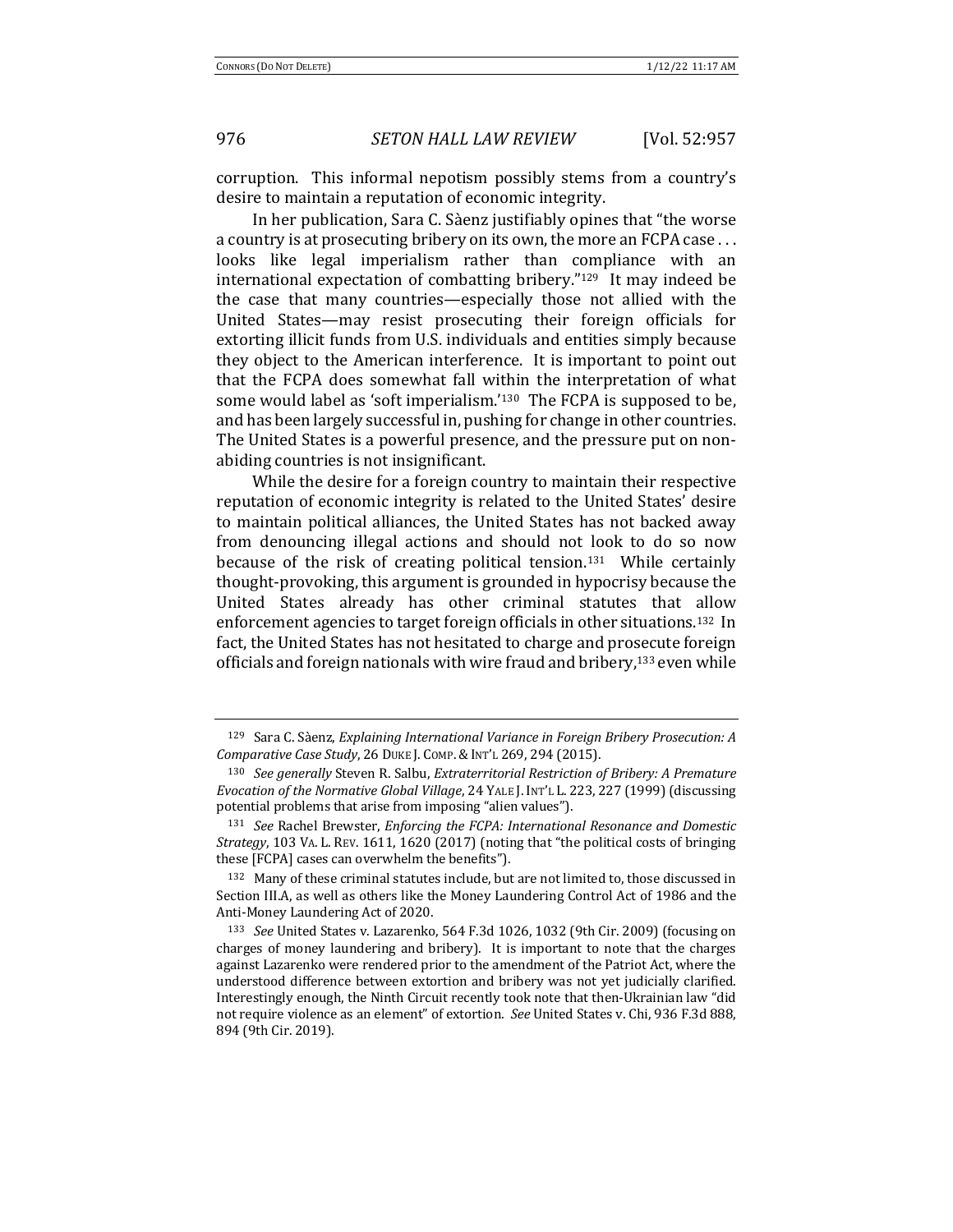diplomatic relations were imperfect at the time of prosecution.<sup>134</sup> As far as one can tell, the enforcement of statutes like the wire fraud and mail fraud statutes is not often discouraged for fear of political blowback.

Furthermore, some foreign countries may perceive bribery as a form of foreign investment and would not actively seek to deter the demand or receipt of bribery.<sup>135</sup> To be sure, numerous studies have found that increased enforcement of the FCPA not only increases the costs associated with U.S. corporate entities doing business in foreign countries but also broadly discourages and decreases foreign investment.<sup>136</sup> But to argue against amending the FCPA, or to argue against its current reach because it discourages foreign investment, is somewhat of a hollow stance to take because this specific argument goes directly towards describing the very purpose of the FCPA. From both an economic and a societal perspective, the FCPA represents Congress's decision to forgo some (hopefully negligible) amount of profit, investment, or economic activity, to have and uphold certain coveted moral and economic standards.

### C. The Legitimacy of the Extradition Requirement for Prosecuting *Foreign Officials*

Lastly, some experts argue that an indictment of a foreign official without accompanying extradition is largely a waste of law enforcement resources.<sup>137</sup> But the allegedly symbolic act of indicting a foreign official does have practical implications that may play a large role in deterring

137 *See generally* Jack Goldsmith & Robert D. Williams, The Failure of the United States' *Chinese-Hacking Indictment Strategy*, LAWFARE (Dec. 28, 2018), https:// www.lawfareblog.com/failure-united-states-chinese-hacking-indictment-strategy. 

<sup>134</sup> In 2009, Ukraine-U.S. relations were not perfect. See Interfax-Ukraine, Crimean Parliament Votes Against Opening U.S. Diplomatic Post, KYIVPOST (Feb. 18, 2009), https://www.kyivpost.com/article/content/ukraine-politics/crimean-parliamentvotes-against-opening-us-diplom-35722.html?cn-reloaded=1. 

<sup>135</sup> OECD, *Is Foreign Bribery an Attractive Investment in Some Countries?*, in OECD BUSINESS AND FINANCE OUTLOOK 208 (2016), https://www.oecd.org/daf/anti-bribery/ BFO-2016-Ch7-Bribery.pdf. 

<sup>&</sup>lt;sup>136</sup> Brad Graham & Caleb Stroup, *Does Anti-Bribery Enforcement Deter Foreign Investment?, in*  APPLIED ECONOMICS LETTERS 5-7 (May 11, 2015), https://ssrn.com/ abstract=2447910 ("[A]n FCPA enforcement activity is associated with a subsequent 40 percent reduction in the incidence of U.S. cross-border acquisitions of targets headquartered in that country. U.S. firms are thus significantly less likely to acquire foreign targets in countries that have been previously targeted by FCPA enforcement, consistent with the view that anti-bribery enforcement actions raise the cost of doing business for U.S. firms . . . ."); see also James R. Hines, *Forbidden Payment: Foreign Bribery* and American Business After 1977, 9-11 (Nat'l Bureau of Econ. Rsch., Working Paper No. 5266, 1995) (finding that "American [foreign direct investment] grew more rapidly after 1977 in the less-corrupt countries . . ." than in the corrupt countries).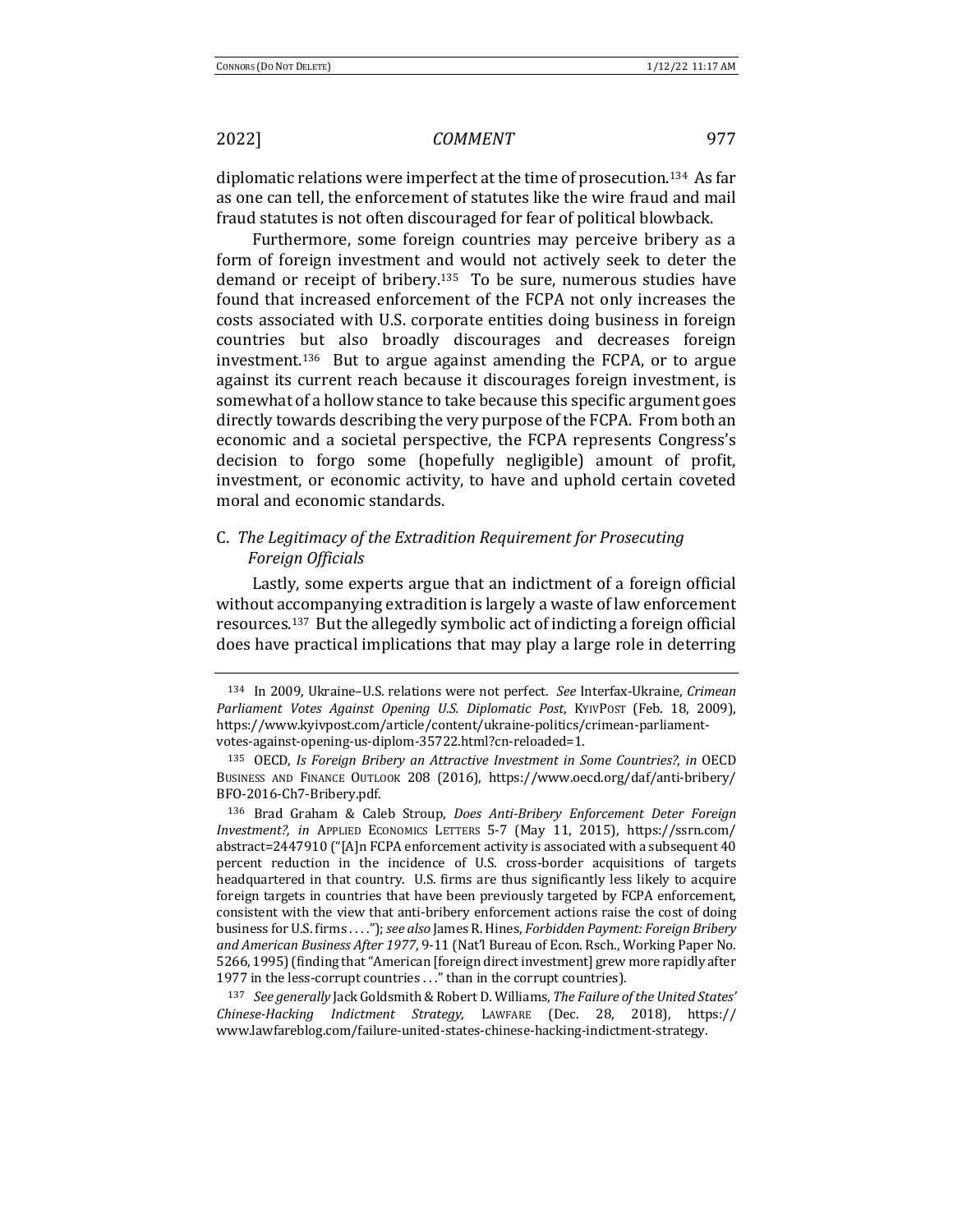undesirable future conduct. A U.S. indictment against a foreign official undoubtedly carries weight that transcends national borders. Individuals and businesses will likely be more hesitant to do business with such a foreign official for fear of being associated with corruption.<sup>138</sup> A U.S. indictment could make it difficult for a foreign official to travel across borders.<sup>139</sup> A U.S. indictment would also pressure foreign governments to take action or bring domestic charges against those who demand bribes.<sup>140</sup> While it would be undoubtedly more effective from a deterrence perspective to extradite foreign officials who extort from U.S. individuals and entities, the geopolitical repercussions alone would likely deter enforcement of such a farreaching and arguably imperialistic law. Additionally, indictment absent extradition would likely benefit the image of the DOJ's enforcement powers because such even-handed enforcement would be perceived as fair and just.

The FCPA is not, and Congress never intended it to be, a global law from an enforcement-capability perspective. In fact, the United Nations Convention Against Corruption ("UNCAC"), the "only legally binding universal anti-corruption instrument," $141$  appears to recognize the need for flexibility regarding extradition when corruption is found spanning international borders.<sup>142</sup> Under Chapter IV, Articles 43-49, States Parties are obliged to "cooperate with one another in every aspect of the fight against corruption, including prevention, investigation, and the prosecution of offenders. Countries are bound by the convention to render specific forms of mutual legal assistance in gather and transferring evidence for use in court, to extradite offenders."<sup>143</sup> While opinions differ as to whether this standard of cooperation is flexible in practice, its flexibility is bolstered when read in conjunction with Article 16-2, which states that:

<sup>&</sup>lt;sup>138</sup> *See* John P. Carlin, *Detect, Disrupt, Deter: A Whole-of-Government Approach to National Security Cyber Threats*, 7 HARV. NAT'L SEC. J. 391, 420 (2016) (discussing importance and overall consequences of issuing indictments).

<sup>139</sup> *See id.*; see also Firestone & Piontkovska, supra note 85.

<sup>140</sup> *Id.*

<sup>141</sup> *United Nations Convention Against Corruption*, U.N. OFFICE ON DRUGS & CRIME, https://www.unodc.org/unodc/en/treaties/CAC/ (last visited Dec. 29, 2021).

<sup>142</sup> U.N. OFFICE ON DRUGS & CRIME, UNITED NATIONS CONVENTION AGAINST CORRUPTION, G.A. Res. 58/4 of 31 Oct. 2003, https://www.unodc.org/documents/treaties/UNCAC/ Publications/Convention/08-50026\_E.pdf [hereinafter UNCAC].

<sup>143</sup> *Convention Highlights: International Cooperation*, U.N. OFFICE ON DRUGS & CRIME, https://www.unodc.org/unodc/corruption/convention-highlights.html (last visited Dec. 29, 2021); *see also* UNCAC, *supra* note 142, at 30-33.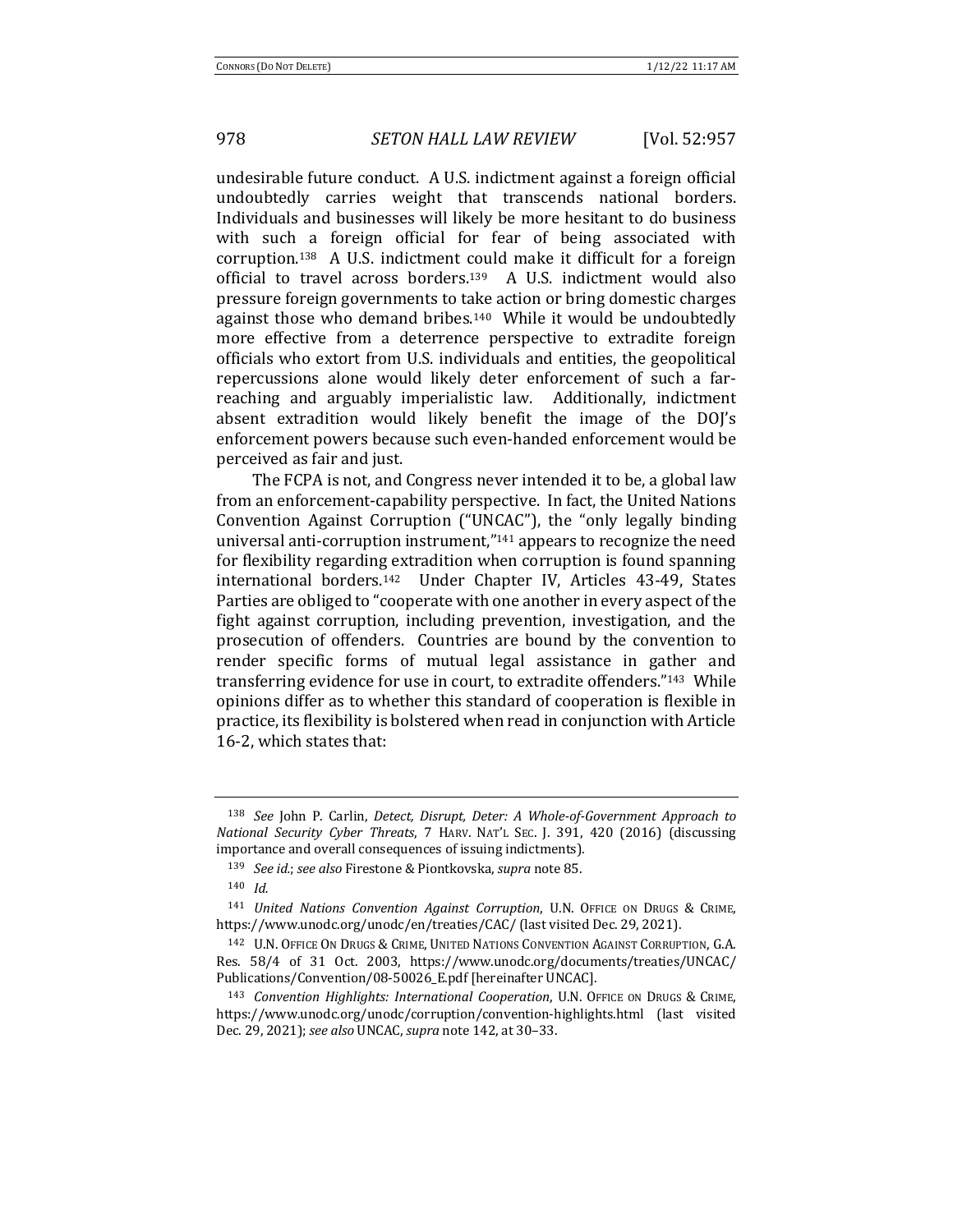Each State Party shall *consider* adopting such legislative and other measures as may be necessary to establish as a criminal offence, when committed intentionally, the solicitation or acceptance by a foreign public official or an official of a public international organization, directly or indirectly, of an undue advantage, for the official himself or herself or another person or entity, in order that the official act or refrain from acting in the exercise of his or her official duties.<sup>144</sup>

Admittedly, the notion of requiring States Parties to "consider" adopting legislation that criminalizes the solicitation or acceptance of illicit payments is relatively useless in a geopolitical sense. When read in conjunction with Articles 43-49, mandated legal cooperation to enforce extradition becomes less of a reality when the legal framework that would prompt extradition is optional. Thus, it appears that international standards are satisfied with acting on the offensive without the absolute need to carry out coordinated extraditions across borders. 

### IV. RECOMMENDATIONS AND REFUTATIONS FOR THE UNITED STATES' BATTLE AGAINST FOREIGN BRIBERY AND ECONOMIC EXTORTION

To be effective, or to be seen as successful, the FCPA does not have to stop every single act of induced influence or reach every illegal payment. Instead, the analysis of whether the FCPA is effective depends on if the FCPA prevents enough of the specifically targeted behavior to overcome the costs of the potential crime. This goes for the enforcement of most criminal laws—it just so happens that the cost of transnational bribery is so high that the United States needs to take a stronger stance on preventing it. To quote Senator Amy Klobuchar: the purpose of the FCPA "is not just to punish bad actors after a violation is committed, but rather to prohibit actions from happening in the first place."<sup>145</sup> In saying so, Senator Klobuchar stresses the importance and necessity of general deterrence.<sup>146</sup> This Comment suggests several plausible steps to improve the United States' overall effectiveness in combatting international corruption and transnational bribery. Each recommendation is offered in light of the Biden administration's recent broad anticorruption strategy, $147$  with the goal of providing lawful

<sup>&</sup>lt;sup>144</sup> *Id.* at 18 (emphasis added).

<sup>&</sup>lt;sup>145</sup> Examining Enforcement of the Foreign Corrupt Practices Act: Hearing Before the *Subcomm.* On Crime and Drugs of the S. Comm. On the Judiciary, 111th Cong. 7 (2010) (statement of Senator Amy Klobuchar (D-MN)).

<sup>146</sup> *Id.*

<sup>147</sup> *See* UNITED STATES STRATEGY ON COUNTERING CORRUPTION, *supra* note 27.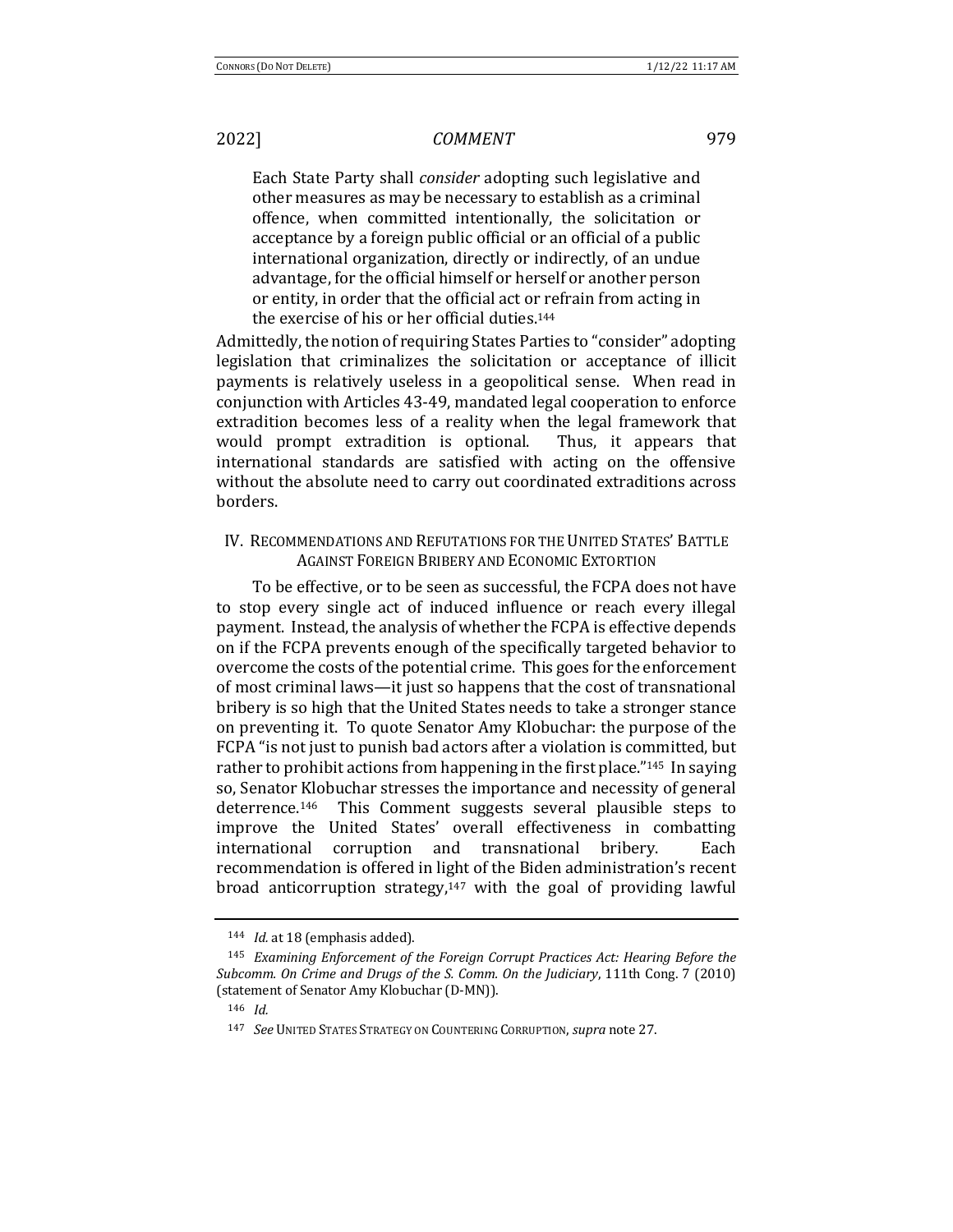mechanisms for prosecuting foreign public officials who extort U.S. individuals and businesses through economic pressure.

As argued throughout this Comment, the first suggestion is to amend the FCPA to recognize economic extortion as a criminal offense. The recognition of economic extortion would effectively close the existing gap in the current structure of the FCPA by allowing the pursuit and prosecution of foreign public officials who demand payment in exchange for entry into their respective market, economy, or country. As discussed, the present framework of the FCPA does not prevent foreign public officials from making such extortionate demands. Statutes that would otherwise prevent this are noticeably absent from the federal government's arsenal of prosecutorial tools. Complaints regarding the lack of opportunity to extradite could be met with counterarguments claiming that there is not a need for one; what's more, extradition may indeed be possible with the establishment of economic extortion as a criminal offense, an additional jurisdictional connection. And while such corrupt action would, in theory, be better left for the country in which it takes place to denounce, the fight against international corruption must be met with a consolidated effort that spans nations. The global problem of corruption and bribery requires a solution that actively and aggressively targets both sides of the transaction.

Challenges to this proposed amendment present themselves in the nuances of defining economic extortion. In light of 18 U.S.C.  $\S$  201's criminalization of accepting a bribe, there is no question that the United States recognizes the criminal culpability of those who overtly demand or otherwise accept illicit payments. However, the United States decided to exempt foreign officials who commit this already-recognized culpable  $act.^{148}$  With that recognition and admission in place, a simple solution may be found by codifying the elements of economic extortion within the statutory text of the FCPA. The Court of Appeals for the Ninth Circuit has established that economic extortion requires (1) a threat of economic harm, (2) made with the purpose of obtaining money from the victim,  $(3)$  which would put the victim in reasonable fear of economic harm.<sup>149</sup> The codification of this offense would effectively expand the FCPA's reach to foreign public officials and foreign entities who threaten difficulty or inconvenience. Most economists would agree that the removal of corrupt actors from largely free marketplaces would yield

<sup>&</sup>lt;sup>148</sup> United States v. Blondek, 741 F. Supp. 116, 117 (N.D. Tex. 1990), aff'd United States v. Castle, 925 F.2d 831 (5th Cir. 1991).

<sup>&</sup>lt;sup>149</sup> *See* United States v. Marsh, 26 F.3d 1496, 1500 (9th Cir. 1994) (citing United States v. Greger, 716 F.2d 1275, 1278 (9th Cir. 1983), *cert. denied*, 456 U.S. 1007 (1984)).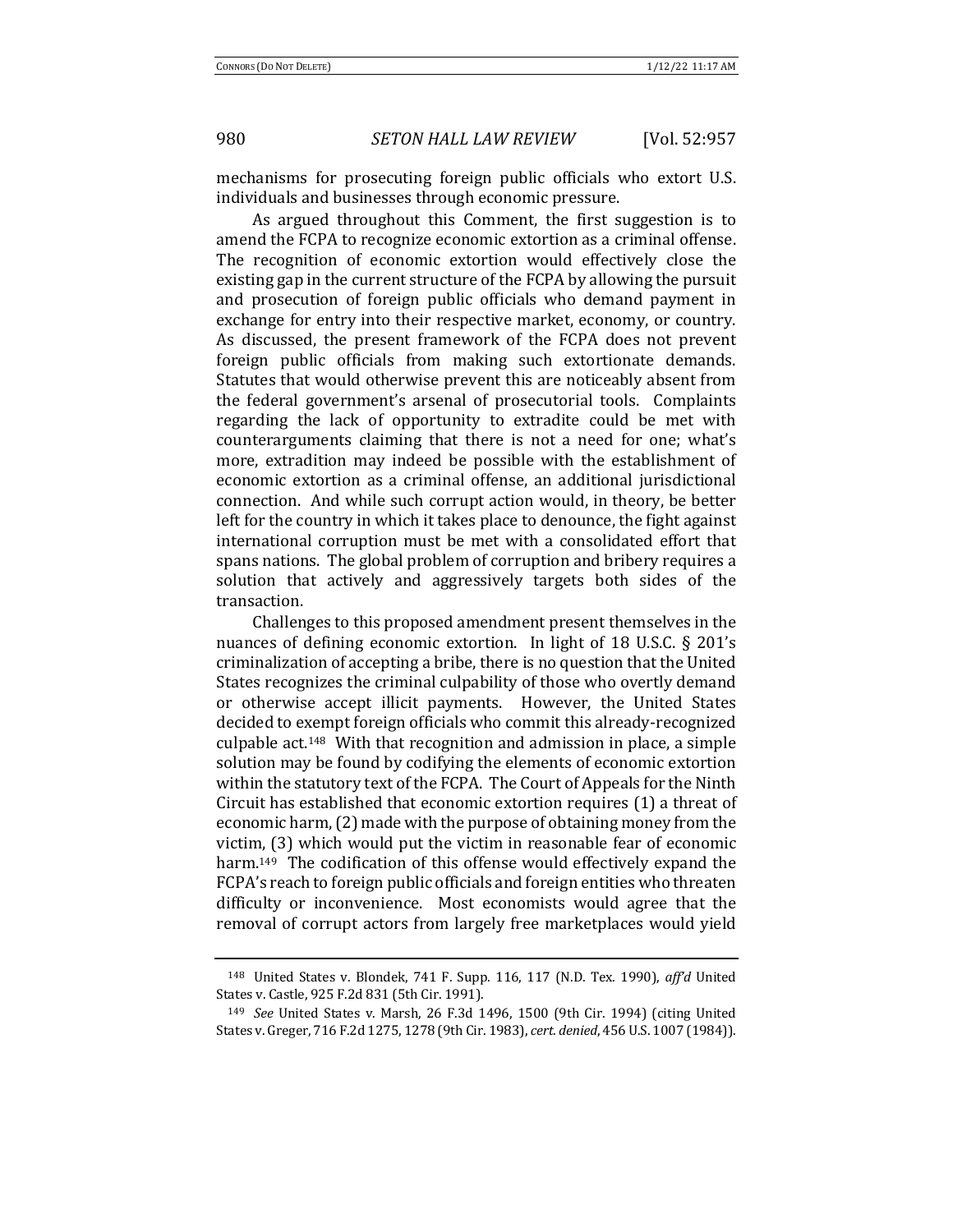benefits to such marketplaces—as such, this codification would be a step in the right direction in doing so.

More broadly, the recognition and criminalization of soliciting, demanding, extorting, or accepting a bribe would largely be accomplished by adopting and ratifying the Foreign Extortion Prevention Act ("FEPA").<sup>150</sup> The FEPA would permit the prosecution of foreign officials who demand or accept bribes in exchange for fulfilling, disregarding, or violating of their official duties.<sup>151</sup> The bill proposes amending 18 U.S.C.  $\S$  201 by adopting the term "foreign official" and criminalizing a foreign official who "corruptly demands, seeks, receives, accepts, or agrees to receive or accept" bribes.<sup>152</sup> This bill was introduced on August 2,  $2019$ ,<sup>153</sup> but it did not receive a vote in the 116th Congress despite encouragement from the legal community.<sup>154</sup> The bill was recently re-introduced into the 117th Congress on July 28,  $2021,155$  and may experience increased support due to the Biden administration's outspoken stance against corruption.<sup>156</sup>

The enactment of the FEPA, however, would likely prevent any amendments to be made to the FCPA, for the very reason that any amendment expanding the reach of the FCPA would therefore become

 $153$  Foreign Extortion Prevention Act: All Actions Except Amendments H.R.4140 – 116th Congress (2019-2020), https://www.congress.gov/bill/116th-congress/housebill/4140/all-actions-without-amendments.

<sup>&</sup>lt;sup>150</sup> See Press Release, Global Financial Integrity, *Congress Urged to Include Anti-Corruption Measures in Coronavirus Response Packages by Group of 10 NGOs* (Apr. 9, 2020), https://gfintegrity.org/press-release/group-of-10-ngos-urge-congress-...calanti-corruption-measures-in-future-coronavirus-response-packages/ (emphasizing the need to adopt, alongside three other anti-corruption initiatives, the Foreign Extortion Prevention Act (H.R. 4140)).

<sup>&</sup>lt;sup>151</sup> Foreign Extortion Prevention Act, H.R. 4737, 117th Cong. (2021); *see also* Foreign Extortion Prevention Act, H.R. 4140, 116th Cong. (2019).

<sup>152</sup> H.R. 4737, § 2; see also H.R. 4140, § 2.

<sup>&</sup>lt;sup>154</sup> It appears that H.R. 4140 was referred to the Subcommittee on Crime, Terrorism, and Homeland Security on Aug. 28, 2019, but has since died following its introduction to the House of Representatives on Aug. 2, 2019. For a record of congressional actions pertaining to this initial iteration, see Foreign Extortion Prevention Act: All Actions Except Amendments H.R.4140 - 116th Congress (2019-2020), https:// www.congress.gov/bill/116th-congress/house-bill/4140/all-actions-withoutamendments. 

<sup>&</sup>lt;sup>155</sup> Foreign Extortion Prevention Act: All Actions Except Amendments H.R.4737 -117th Congress (2021–2022), https://www.congress.gov/bill/117th-congress/housebill/4737/all-actions-without-amendments. 

<sup>156</sup> *See* UNITED STATES STRATEGY ON COUNTERING CORRUPTION, *supra* note 27; 2021 Memorandum on Establishing the Fight Against Corruption as a Core United States National Security Interest, *supra* note 24.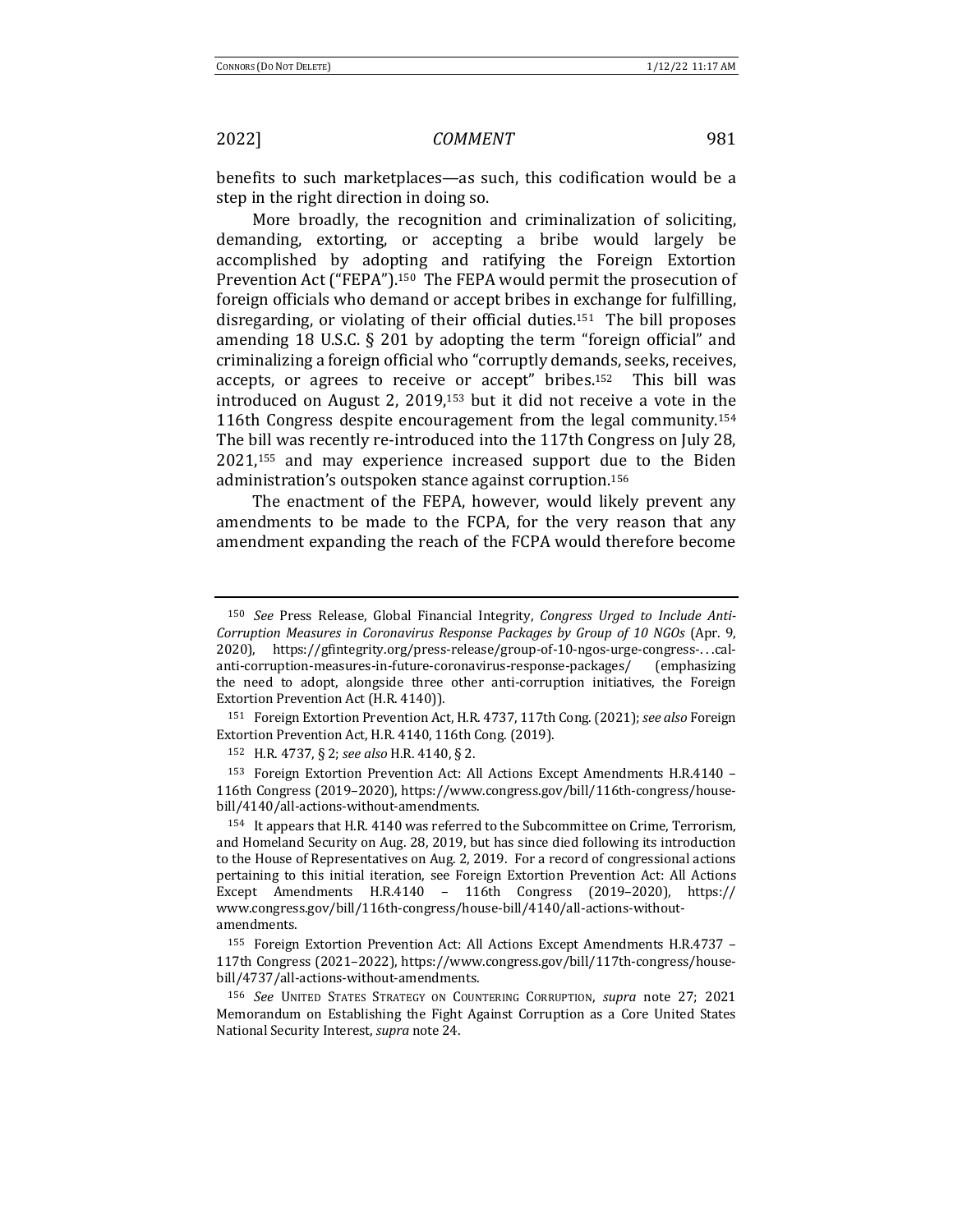redundant in light of the FEPA.<sup>157</sup> This is significant because the enactment of the FEPA would leave a possible gap in the United States' ability to prosecute economic extortion. Since the FEPA was introduced to amend 18 U.S.C.  $\S$  201, the amendment itself would act to retain the standards of 18 U.S.C.  $\S$  201, which require the intent to "influence any official act."<sup>158</sup> This is a notably different standard than required under the FCPA. As a result, the factual circumstances necessary for a successful prosecution under the FCPA may be different than a successful prosecution under the FEPA. Moreover, the FEPA may be too broad in suggesting the criminalization of any and all acceptances of illicit payment. The above codification of economic extortion within the FCPA may be better situated to narrow this broadness and attract support. 

In his Note, Garen S. Marshall discusses the opposition to recognizing economic extortion as a criminal offense, ultimately concluding that there are other ways to achieve deterrence in this context.<sup>159</sup> Specifically, Marshall suggests that the criminalization of economic extortion may lead to an increase in bribe-paying because U.S. entities will have a defensive crutch to fall back on.<sup>160</sup> This argument holds merit if economic extortion would only be an affirmative defense for the bribe-payor. Economic extortion as a criminal offense, however, would allow the punishment and consequential deterrent to swing both ways. U.S. companies would be deterred from paying anything that represents a bribe for fear of FCPA prosecution, and foreign officials and entities would be hesitant to solicit, demand, or accept illicit payment for fear of U.S. indictment in violation of a newly recognized economic extortion offense.

What's more, if Congress were to amend the FCPA to include economic extortion as a recognized criminal offense that reaches foreign public officials, it would incentivize U.S. individuals and entities to report on such corrupt transactions more readily without fear of

 $157$  The FCPA targets bribery. The FEPA would target extortion. With the adoption and enactment of the FEPA, Congress would likely be less inclined to amend the FCPA to encompass economic extortion, as argued for in this Comment.

<sup>&</sup>lt;sup>158</sup> 18 U.S.C. § 201(b); H.R. § 4737, § 2(2) (stating that extortion requires "(A) being influenced in the performance of any official act  $[or] \dots (B)$  being induced to do or omit to do any act in violation of the official duty or person ...."); see also Daniel T. Judge, "Receiver Beware": How the Foreign Extortion Prevention Act Could Change the Foreign *Corrupt Practices Act*, 2020 U. ILL. REV. ONLINE 152, 164 (2020). 

<sup>159</sup> Marshall, *supra* note 82, at 1303.

<sup>&</sup>lt;sup>160</sup> *Id.* at 1304 ("Rather than responding to solicitation of bribes by foreign officials with resistance and disclosure to law enforcement, targeted companies may be more likely to pay bribes, knowing that they can fall back on an economic extortion defense.").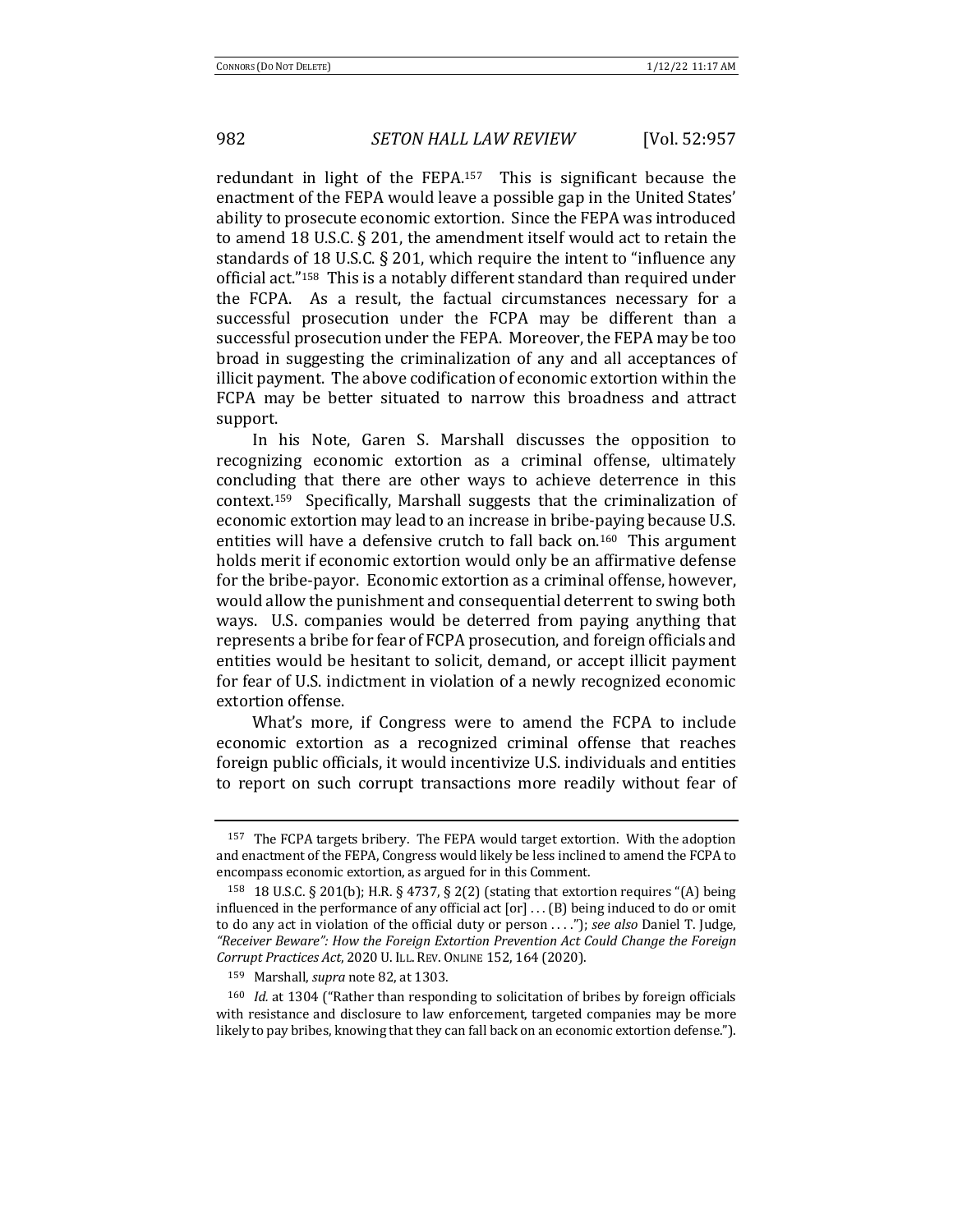prosecution because an illicit payment has yet to be made. In most cases, any such reporting would yield no harm to the reporting U.S. individual or entity because they would already be at an impasse in their corporate negotiations. If anything, it would clarify yet another oft-cited ambiguity within the enforcement powers of the FCPA.<sup>161</sup>

After all, a large purpose of the Resources Guide, as well as the sporadic Advisory Opinions, is to clarify ambiguities present within the FCPA. Peter R. Reilly discusses the inherent difficulty in incentivizing corporate self-reporting; specifically, Reilly posits that the greatest utility of an incentive will not exist unless and until the government clarifies the "specific and calculable benefits that can be achieved through self-reporting  $\dots$ ."<sup>162</sup> Scholars have repeatedly criticized the FCPA's enforcement power because of its vagueness,<sup>163</sup> which may deter corporate entities from disclosing ambiguous transactions for fear of garnering unwanted attention. An increase in Advisory Opinions, which work to clarify the legality of questionable transactions, may be one way to increase governmental transparency. Consequentially, an effort to clarify the opaque prosecution process of the FCPA may indeed increase instances of self-reporting.

Regardless of whether this suggestion is considered, the United States could follow the example of other various States Parties to the UNCAC by criminalizing both the acceptance of a bribe and the payment of a bribe through the creation of new legislation. The United Kingdom has gone farther than this Comment suggests by enacting the UK Bribery Act in  $2010^{164}$  By all accounts, the UK Bribery Act is the most farreaching anti-corruption and anti-bribery law in a developed country. For example, the UK Bribery Act broadly applies to any company, regardless of its location, that "carries on a business or a part of a business, in any part of the  $[UK]$ ."<sup>165</sup> Thus, any company that has any business dealings in the UK could be held criminally liable under the Act, even if the alleged bribe did not take place in the UK and even if the

<sup>&</sup>lt;sup>161</sup> *See generally* Steven R. Salbu, *Redeeming Extraterritorial Bribery and Corruption* Laws, 54 AM. Bus. L. J. 641, 680 (2017) (discussing differing interpretations of FCPA elements). 

<sup>&</sup>lt;sup>162</sup> Peter R. Reilly, *Incentivizing Corporate America to Eradicate Transnational Bribery Worldwide: Federal Transparency and Voluntary Disclosure under the Foreign Corrupt Practices Act*, 67 FLA. L. REV. 1683, 1683 (2015). 

<sup>163</sup> *See, e.g.*, Salbu, Redeeming Extraterritorial Bribery and Corruption Laws, supra note 161, at 658-60 (discussing the noted vagueness underlying whether a state-owned or state-controlled entity is an instrumentality of a foreign government such that its employees are foreign officials).

<sup>164</sup> Bribery Act, 2010, c.23 (U.K.).

<sup>165</sup> *See id.*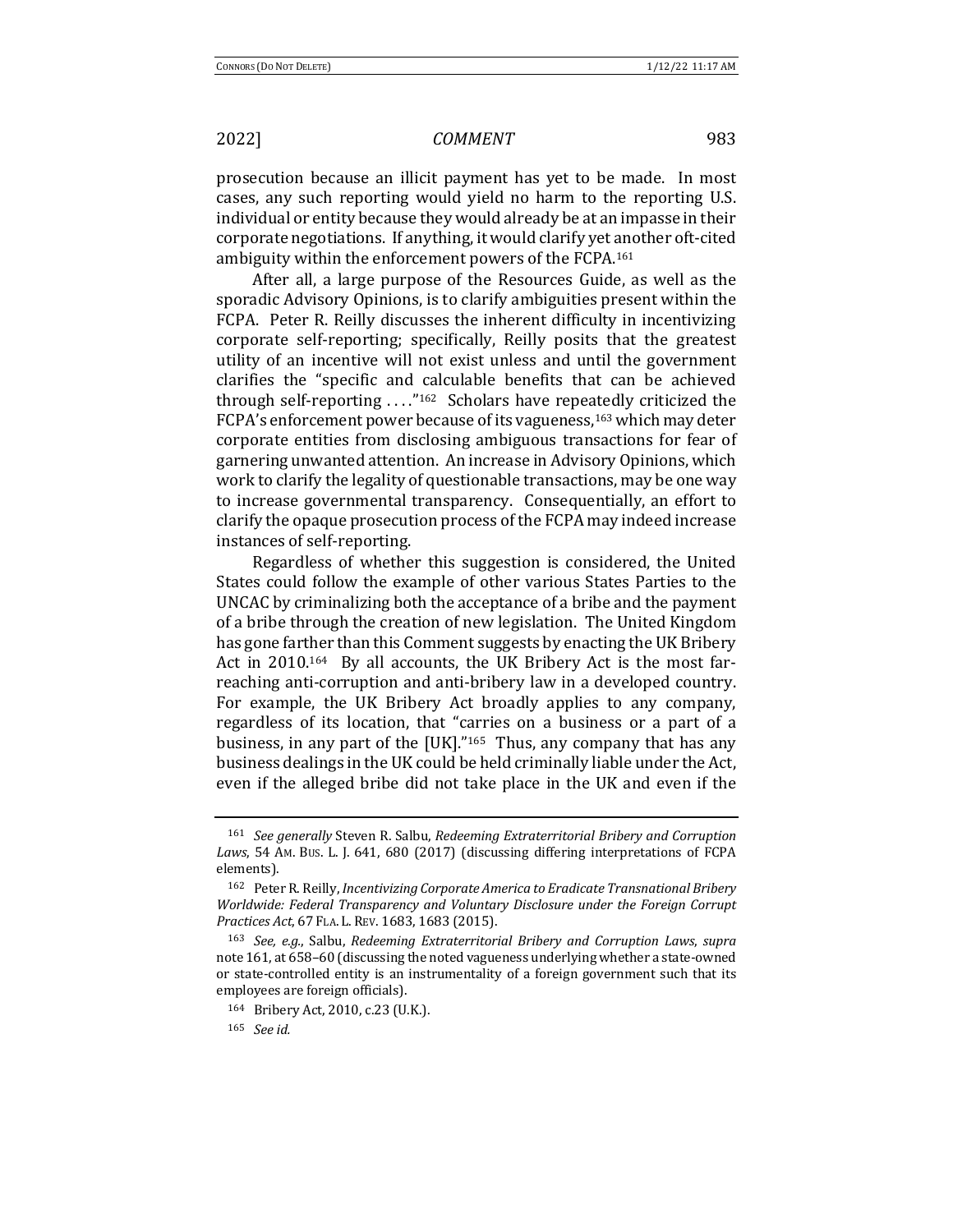benefit is intended to accrue to an individual or entity outside of the UK.166

Notably, the UK Bribery Act holds corporate entities strictly liable if they fail to prevent bribery.<sup>167</sup> Although the UK Bribery Act provides a potential defense if the corporate entity can show that "adequate procedures were in place to prevent bribery,"<sup>168</sup> this Comment is not suggesting the FCPA, or any legislation, prosecute per a strict liability standard. From a practical perspective, it would be nearly impossible to facilitate the prosecution of a company that uses two degrees of separation to bribe its way into a market, economy, or country. Instead, this Comment suggests that Congress narrow and specify the avenues available to prosecute foreign public officials and recognize economic extortion as a criminal offense because the criminalization of economic extortion would not as drastically alter business negotiations as would a complete ban on accepting payments. If anything, this would simply increase the formalities surrounding business negotiations and provide further oversight into contexts in which money changes hands.

Lastly, expanding the whistle-blower reward system in order to incentivize a higher volume of voluntary corporate reporting may be effective—after all, the FCPA's enforcement mechanism is a law based on general deterrence.<sup>169</sup> As to how the FCPA Whistleblower Provisions and Protections should be effectively expanded, it is best left to the experts. 

#### V. CONCLUSION

Undeniably, the adoption and enactment of the FCPA has benefitted the ever-growing international economy, from both a financial integrity perspective and a political transparency perspective. The FCPA, however, has not kept pace with international standards pertaining to combatting transnational bribery in a technologicalfocused world. Bribery is a global problem and thus requires a global solution. Developed nations—namely, the United States—have a moral and legal duty to implement effective prevention and enforcement measures against international corruption. Such nations can more readily expose and prosecute foreign individuals and foreign entities.<sup>170</sup> The FCPA should be amended—for what would be only a third time in

<sup>166</sup> *Id.*

<sup>167</sup> *Id.*

<sup>168</sup> *Id.*

<sup>169</sup> *See* 15 U.S.C. § 78u-6(a)(6), (h)(1)(A).

<sup>170</sup> *See* Heineman & Heimann, *supra* note 34, at 77.